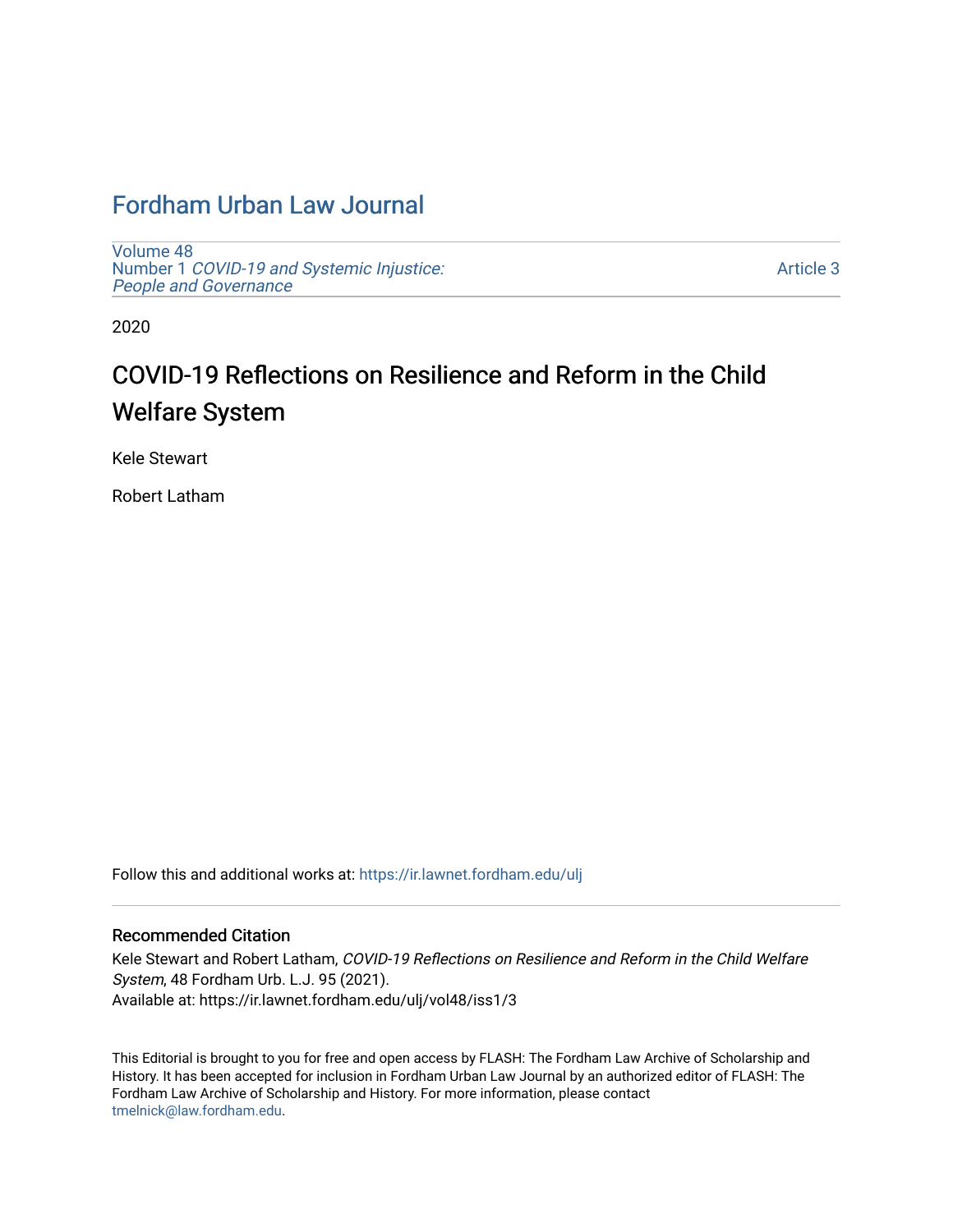# **COVID-19 REFLECTIONS ON RESILIENCE AND REFORM IN THE CHILD WELFARE SYSTEM**

*Kele Stewart\* and Robert Latham\*\*†*

| B. Alarms of Calamity Due to the COVID-19 Pandemic 101        |  |
|---------------------------------------------------------------|--|
| C. A Spotlight on Longstanding Racial Inequality 104          |  |
| II. Impact of COVID-19 on Florida's Child Welfare System  108 |  |
| A. Pre-COVID-19 Florida CPS Agency Practices and Data         |  |
|                                                               |  |
| B. Post-COVID-19 Florida CPS Agency Practices and Data        |  |
|                                                               |  |
|                                                               |  |
|                                                               |  |
|                                                               |  |
|                                                               |  |
| A. Reduce High Volume Reports by Eliminating Mandatory        |  |
|                                                               |  |
|                                                               |  |
| C. Increase Funding to Meet the Needs of Economically         |  |
|                                                               |  |
|                                                               |  |
|                                                               |  |

<sup>\*</sup> Co-Director of the University of Miami School of Law Children & Youth Law Clinic and Professor of Law.

<sup>\*\*</sup> Associate Director of the University of Miami School of Law Children & Youth Law Clinic and Lecturer in Law.

<sup>†</sup> We would like to thank Belissa Ardisson and Chelsea Johnson for their research assistance.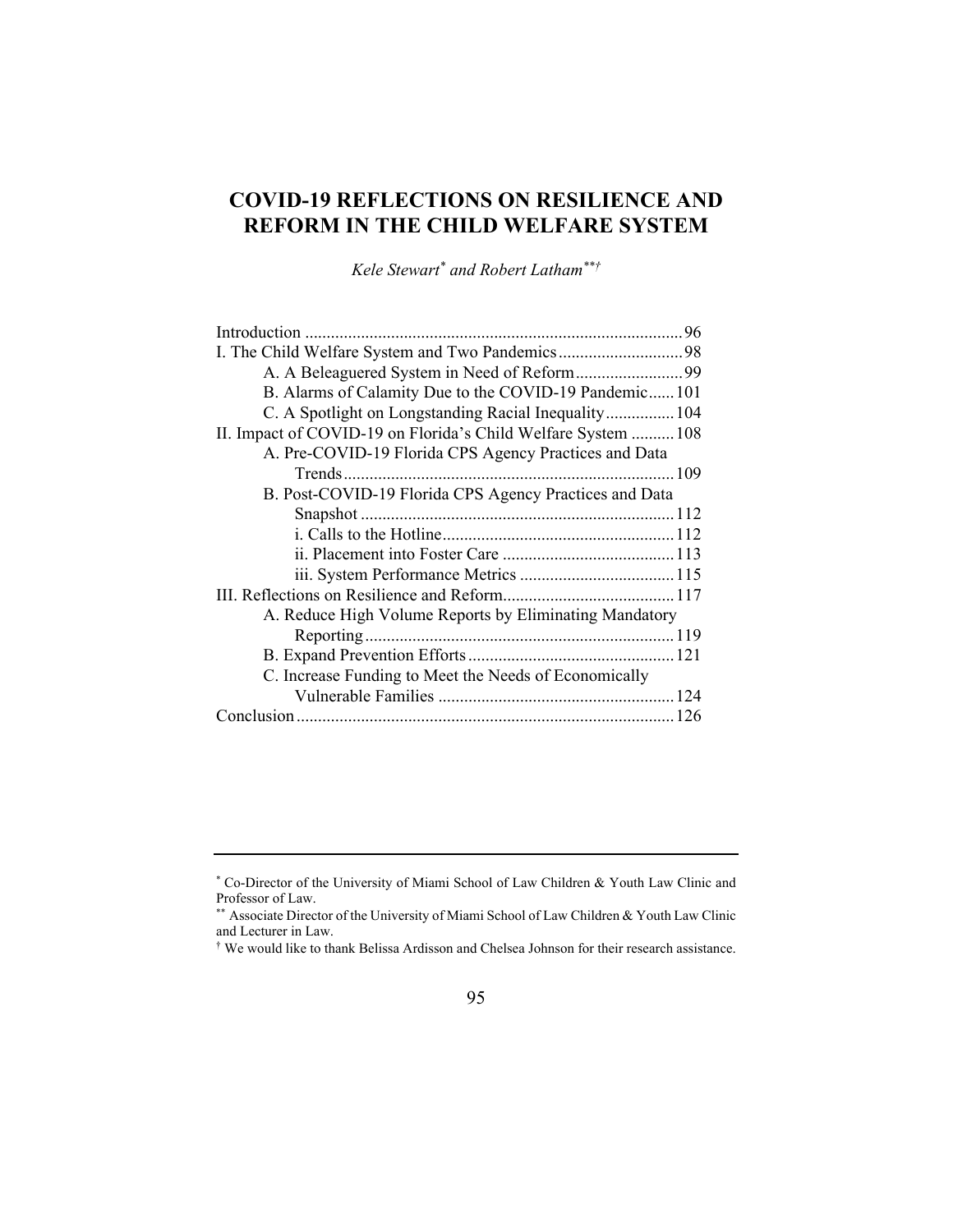#### **INTRODUCTION**

The collision of two pandemics — COVID-19 and structural racism has exposed and exacerbated structural inequalities that trap low-income families and people of color in cycles of poverty and other disparate economic and health outcomes.<sup>1</sup> The beleaguered child welfare system, which disproportionately serves low-income families from communities of color, is no exception.2 The COVID-19 public health crisis necessitated unprecedented changes to a system that struggled to meet the needs of children and families in ordinary times. Critics have long argued that the child welfare system undermines family relationships by intervening in situations that do not warrant the coercive force of state intervention and failing to provide effective services to facilitate timely family reunification.<sup>3</sup> For children in care, the system lacks the capacity to provide appropriate case management and services to its large caseloads and lacks appropriate placements and placement instability — key contributors to educational delays and untreated psychological or emotional needs.4 This was the context in which the pandemic hit.

As the pandemic loomed large, media reports warned of children at risk of undetected abuse and halted oversight measures for children already in

 <sup>1.</sup> *See* Richard A. Oppel Jr. et al., *The Fullest Look Yet at the Racial Inequity of Coronavirus*, N.Y. TIMES (July 5, 2020), https://www.nytimes.com/interactive/2020/07/05/us/coronavirus-latinos-african-americans-c dc-data.html [https://perma.cc/XX2F-DKSG].

<sup>2.</sup> *See* John Fluke et al., *A Research Synthesis on Child Welfare Disproportionality and Disparities*, CTR. FOR STUDY SOC. POL'Y 1, 6 (2010); Martin Guggenheim, *Let's Root Out Racism in the Child Welfare System, Too*, CHRON. SOC. CHANGE (June 15, 2020, 2:00 AM), https://chronicleofsocialchange.org/child-welfare-2/lets-root-out-racism-child-welfare-too/4 4327 [https://perma.cc/PYL4-9TWP]; Daniel Heimpel, *Silence Can Be Complicity in Violence Against Black Families*, CHRON. SOC. CHANGE (June 9, 2020, 7:16 AM), https://chronicleofsocialchange.org/opinion/my-complicity-in-violence-against-black-famili es/44152 [https://perma.cc/MU7Q-TWL4].

<sup>3.</sup> *See* CLARE HUNTINGTON, FAILURE TO FLOURISH: HOW LAW UNDERMINES FAMILY RELATIONSHIPS 92–95 (2014); *see also* DOROTHY E. ROBERTS, SHATTERED BONDS: THE COLOR OF CHILD WELFARE 228–40 (2002) [hereinafter ROBERTS, SHATTERED BONDS]; Jane Waldfogel, *Rethinking the Paradigm for Child Protection*, 8 FUTURE CHILDREN 104, 107 (1998).

<sup>4.</sup> *See* CHILD.'S BUREAU, U.S. DEP'T OF HEALTH & HUM. SERVS., CHILD WELFARE OUTCOMES 2008–2011: REPORT TO CONGRESS EXECUTIVE SUMMARY iv (2013) [hereinafter CHILD WELFARE OUTCOMES 2008–2011]. CHILD WELFARE OUTCOMES 2008-2011], https://www.acf.hhs.gov/sites/default/files/cb/cwo08\_11.pdf

<sup>[</sup>https://perma.cc/W9ME-3X6X]; David M. Rubin et al., *The Impact of Placement Stability on Behavioral Well-Being for Children in Foster Care*, 119 PEDIATRICS 336, 341–42 (2007); Kele Stewart, *The Connection Between Permanency and Education in Child Welfare Policy*, 9 HASTINGS RACE & POVERTY L.J. 511, 521–22 (2012).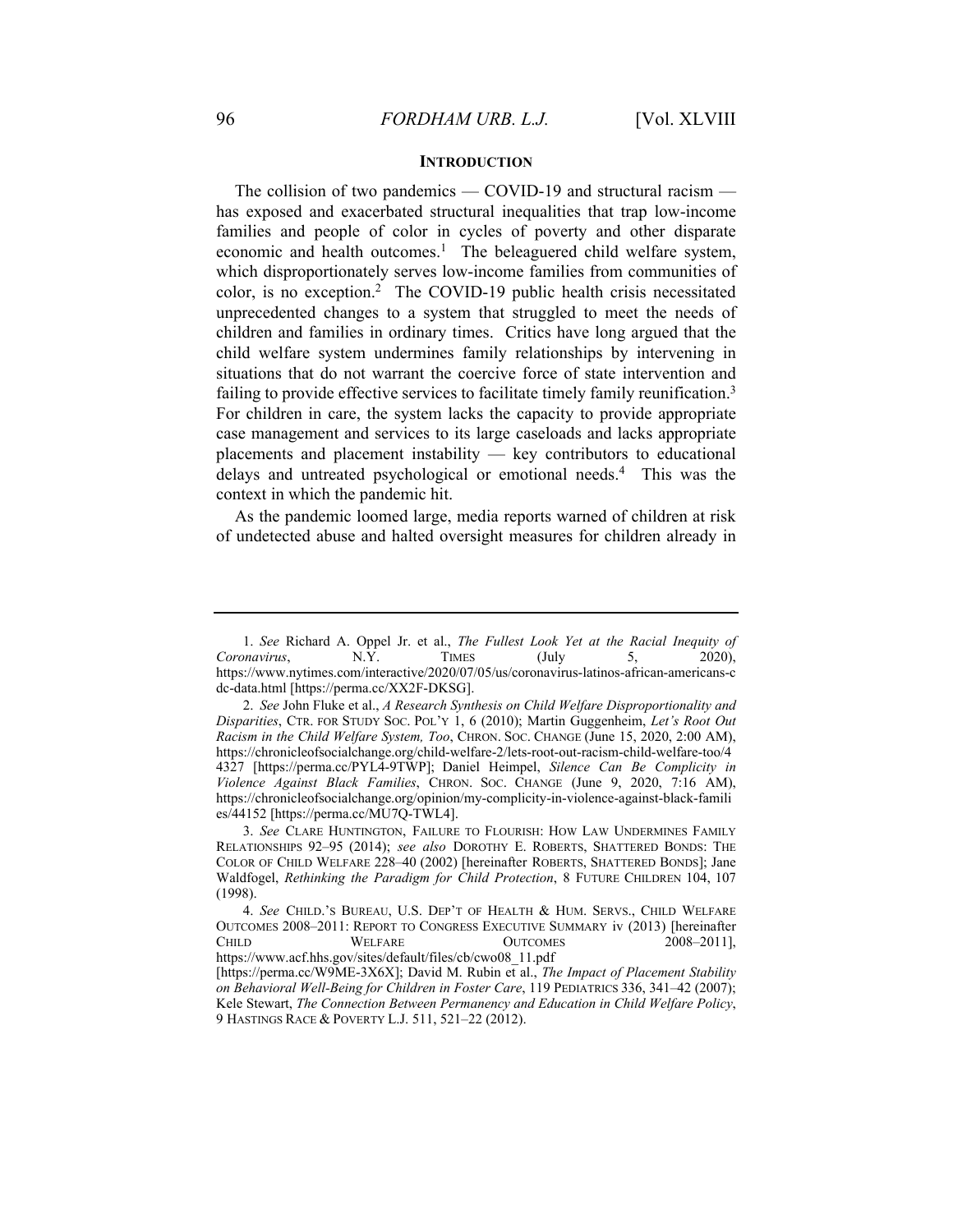the system.5 They raised concerns that there would be a spike in maltreatment as children were isolated at home with caregivers experiencing increased emotional and financial stressors, while having minimal in-person contact with key mandatory reporters of abuse like teachers and doctors.<sup>6</sup> Commentators also worried that children were at increased risk because many key functions that provide oversight of, and services to, children in care could no longer be done in person and migrated online or were halted altogether.7 While these concerns were well-meaning and some reflected sound hypotheses, they were largely based on anecdotal information, and the foreboding tone was infused with biased assumptions about the low-income and Black, Latinx, and Native American families who make up a disproportionate share of the nation's child welfare system.<sup>8</sup>

The reliance on anecdotes to shape the narrative was doubly confounding because objective data are readily available. For example, every month Florida publishes a rich set of data on its system in public dashboards.<sup>9</sup> Child Protective Service (CPS) agencies in other states maintain similar types of data even if they are not as readily available on a public website. The Florida dashboards show a range of system metrics such as the number of children under investigation or the number of children in care, and a wide range of performance measures such as the number of children receiving timely medical services or the number of children placed with siblings. The

8. *See* Venkatraman, *supra* note 5; *see also An Emergency Policy Response to the Coronavirus (COVID-19)*, CHILD.'S HEALTHWATCH (Apr. 20, 2020), https://childrenshealthwatch.org/wp-content/uploads/CHW-COVID-federal-for-web.pdf [https://perma.cc/VXG8-X5RU]; Welch & Haskins, *supra* note 7. American Indian/Alaska Native children are 2.4% of the national foster care population, but only 0.9% of the general population; Black or African-American children are 24.3% of the foster care population, but only 13.8% of the general population. *See* CHILD.'S BUREAU, U.S. DEP'T OF HEALTH & HUM. SERVS., RACIAL DISPROPORTIONALITY AND DISPARITY IN CHILD WELFARE 3 (2016) [hereinafter RACIAL DISPROPORTIONALITY AND DISPARITY IN CHILD WELFARE], https://www.childwelfare.gov/pubpdfs/racial\_disproportionality.pdf

<sup>5.</sup> *See* Sakshi Venkatraman, *Experts Fear Child Abuse Will Increase with Coronavirus Isolation*, NBC NEWS (Mar. 27, 2020, 10:12 PM), https://www.nbcnews.com/news/us-news/experts-fear-child-abuse-will-increase-coronavirus -isolation-n1170811 [https://perma.cc/C935-DH7K].

<sup>6.</sup> *See id.*

<sup>7.</sup> *See* Morgan Welch & Ron Haskins, *What COVID-19 Means for America's Child Welfare System*, BROOKINGS (Apr. 30, 2020), https://www.brookings.edu/research/what-covid-19-means-for-americas-child-welfare-syste m [https://perma.cc/SPT2-C62L].

<sup>[</sup>https://perma.cc/3X62-ZJAV]. Nationally, Hispanic children (of any race) are slightly underrepresented in foster care but are overrepresented in particular states and localities. *See id*.

<sup>9.</sup> *See Florida's Child Welfare Statistics at-a-Glance — July 2020*, FLA. DEP'T CHILD. & FAMS., https://www.myflfamilies.com/programs/childwelfare/dashboard/index.shtml [https://perma.cc/6DN6-U4AH] (last visited Oct. 8, 2020).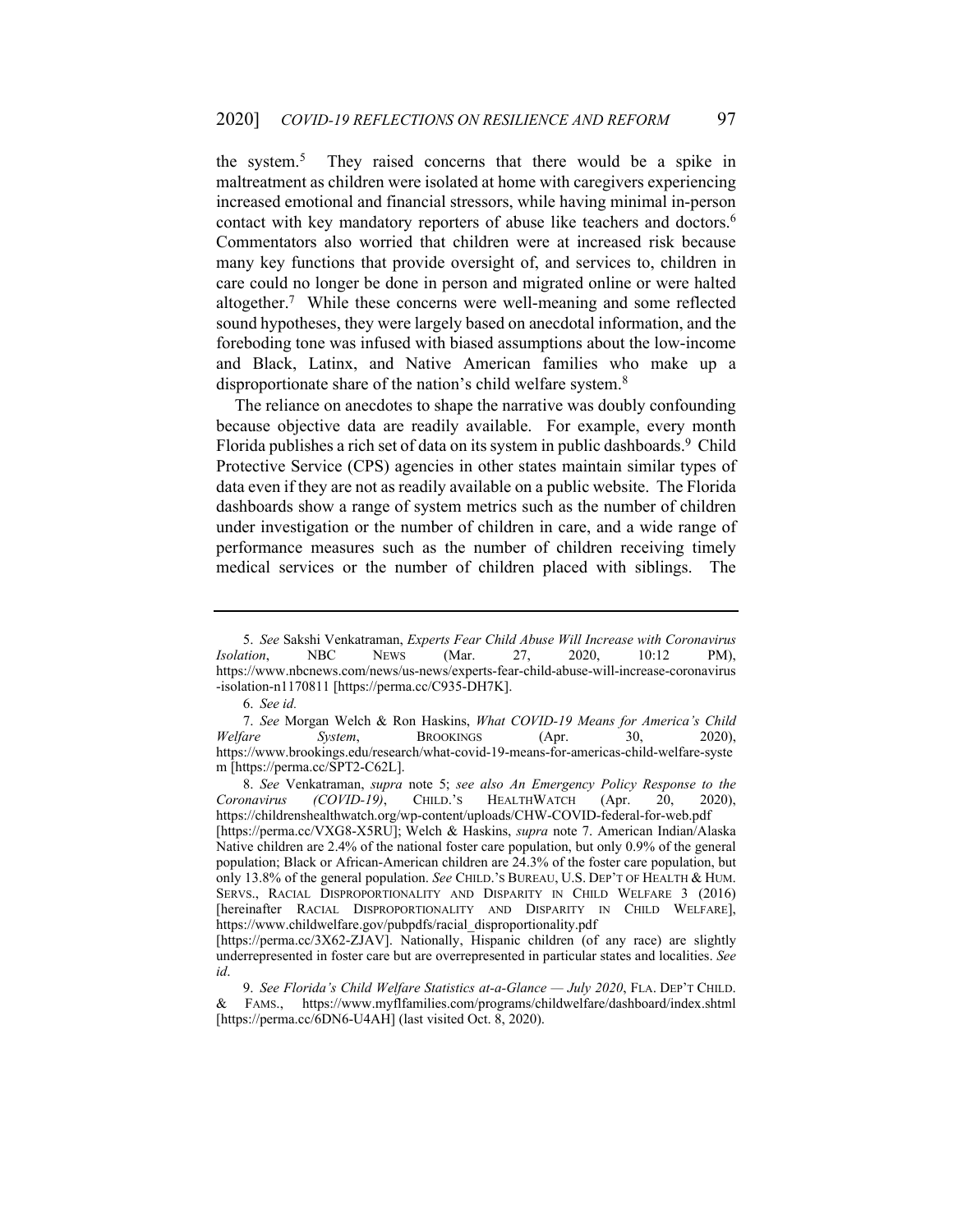dashboards contain data from 2003 to the present and can be filtered down to the regional and county levels to explore trends over geography and time.

The Authors obtained the data underlying the dashboards via a public records request.<sup>10</sup> The data cover the placement history of over  $300,000$ anonymized children in Florida's system since the early 2000s to the present. The dataset includes demographic and geographic information, placement types, and the reasons for children's entries and exits from care and placement settings. This is an incredibly rich dataset that permits analysis down to the individual child, placement, and calendar day.

Focusing on three critical facets of the child welfare system — reporting and investigating maltreatment, placement and other system metrics, and permanency — this Essay explores how the pandemic impacts the child welfare system and how the system should respond. Analyzing Florida's public data and emergency policies, this Essay provides a more data-driven picture of the pandemic's impact on the child welfare system during the first six months after states imposed stay-at-home policies. This Essay also contextualizes recommendations for how the system should respond within an analysis of how the system typically functions and reforms that were sought or implemented before the pandemic.

The heightened attention to vulnerable children and racial inequality during the pandemic, as well as the upheaval the crisis caused, presents an opportunity to think critically about the system and create opportunities for forwarding momentum on long-overdue reform. The child welfare system has been known to make reactionary policy swings in response to relatively small numbers of high profile, tragic cases. Rather than responding based on anecdotal, biased alarms, data should drive the ongoing response to the pandemic towards a more equitable and community-based approach to helping vulnerable children and families.

## **I. THE CHILD WELFARE SYSTEM AND TWO PANDEMICS**

This Part begins with a brief description of the child welfare system and a summary of critiques long advanced by scholars and advocates that the system is ineffective. This Part describes media coverage during the pandemic, warning that school closures and stressors associated with the pandemic put children at significant risk. The final section of this Part discusses racial disproportionality in the child welfare system, which received renewed attention given the nation's focus on structural racism in the wake of George Floyd's death.

 <sup>10.</sup> The Authors obtained this Florida Safe Families Network placement history data via a records request placed on July 15, 2020, to the Florida Department of Children and Families.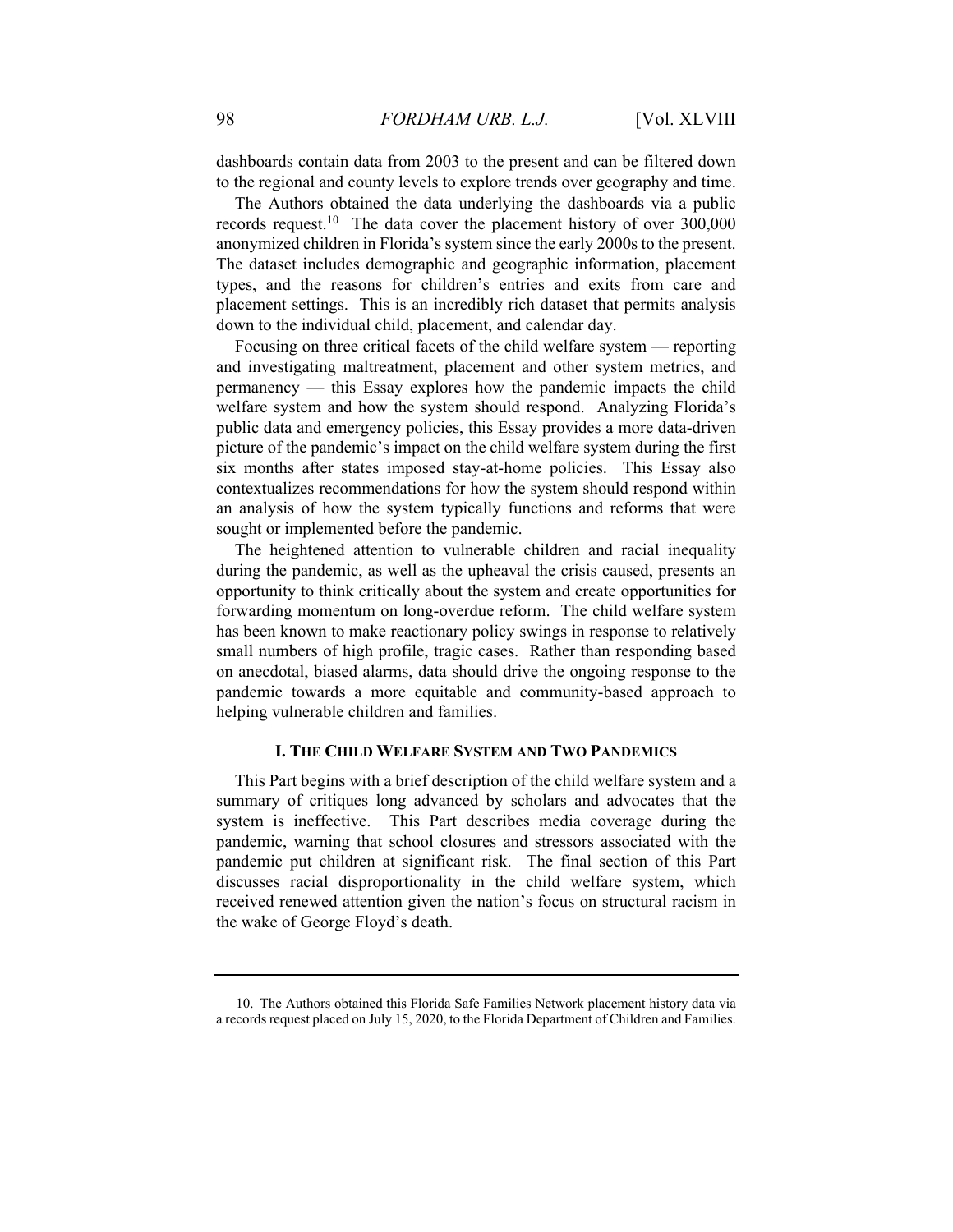#### **A. A Beleaguered System in Need of Reform**

The United States child welfare system is a complex bureaucratic apparatus of private and public agencies that monitors parents or caregivers for actual, perceived, and prospective abuse, abandonment, and neglect.<sup>11</sup> The system's adversarial model gives the states power to investigate reports of maltreatment and, for substantiated reports, coercively intervene in a host of ways, including removing children from their homes and assuming custody.12 Mandatory reporting laws in all 50 states require that teachers, childcare providers, doctors, and others report suspicions of abuse and encourage high-volume reports;<sup>13</sup> much of the system's resources are devoted to investigating and proving parental fault.<sup>14</sup> If allegations of abuse or neglect are substantiated and meet a threshold for legal intervention, the state's CPS agency will begin a civil case, typically called a dependency proceeding, aimed at resolving the circumstances that gave rise to the case, and the CPS agency will determine whether the child will be reunified with their family or permanently placed with an adoptive family or another guardian.15 CPS agencies provide services to parents, who must quickly follow the agency's plan to address the issues that triggered state intervention or risk permanently losing custody of their children.<sup>16</sup>

Removal of children from their families and into foster care is CPS agencies' most drastic intervention mechanism.<sup>17</sup> Critics argue that the system undermines family relationships and is ineffective because, not only is removal itself extreme and traumatic, but also the state does not address the root causes that brought the family to the state's attention.18 Once the state intervenes, it typically adopts a cookie-cutter approach. Parents are

14. *See* Gupta-Kagan, *supra* note 12, at 929–30.

<sup>11.</sup> *See How the Child Welfare System Works*, CHILD.'S BUREAU, U.S. DEP'T OF HEALTH & HUM. SERVS. 2 (Feb. 2013), https://www.childwelfare.gov/pubPDFs/cpswork.pdf [https://perma.cc/MGD7-29KC].

 <sup>12.</sup> *See* Josh Gupta-Kagan, *Toward a Public Health Legal Structure for Child Welfare*, 92 NEB. L. REV. 897, 929–30 (2014).

 <sup>13.</sup> These professionals, who may face fines, professional discipline, or criminal prosecution for failing to report suspected maltreatment, are commonly referred to as mandatory reporters. *See generally* CHILD.'S BUREAU, U.S. DEP'T OF HEALTH & HUM. SERVS., MANDATORY REPORTERS OF CHILD ABUSE AND NEGLECT (2019) [hereinafter MANDATORY<br>REPORTERS OF CHILD ABUSE AND NEGLECT]. OF CHILD ABUSE AND NEGLECT], https://www.childwelfare.gov/pubPDFs/manda.pdf [https://perma.cc/7HUT-E7FE].

<sup>15.</sup> *See How the Child Welfare System Works*, *supra* note 11, at 4.

<sup>16.</sup> *See id.* at 5–6.

<sup>17.</sup> *See* Vivek Sankaram et al., *A Cure Worse Than the Disease? The Impact of Removal on Children and Their Families*, 102 MARQ. L. REV. 1161, 1163 (2019).

<sup>18.</sup> *See* HUNTINGTON, *supra* note 3; ROBERTS, SHATTERED BONDS, *supra* note 3; Sankaram et al., *supra* note 17, at 1163; Shanta Trivedi, *The Harm of Child Removal*, 43 N.Y.U. REV. L. & SOC. CHANGE 523, 527–34 (2019).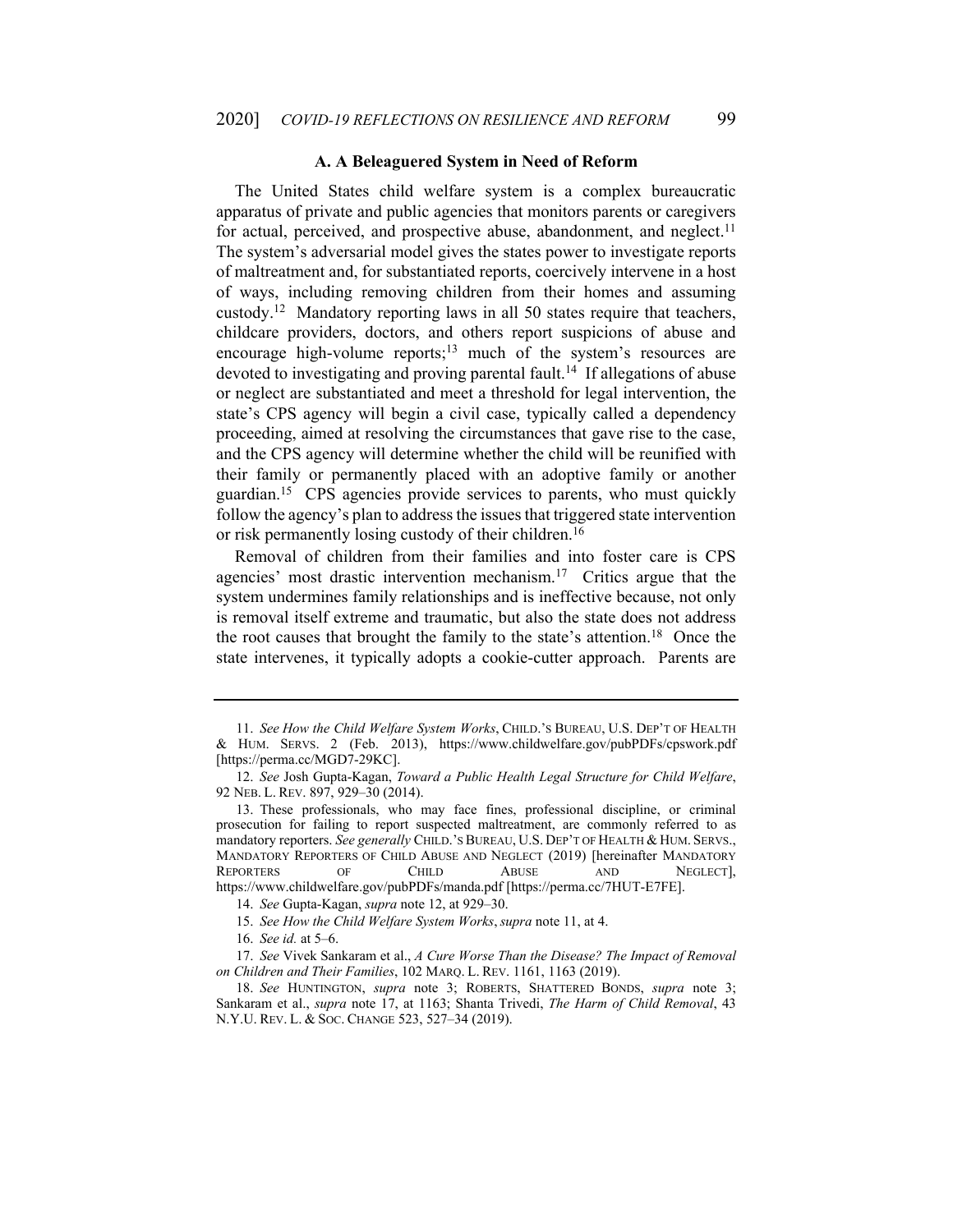required to take standardized parenting, domestic violence, and other classes, often with little direct connection to the family's most pressing problems and often in formats that simply do not provide meaningful or culturally responsive help. Despite recent declines in the overall number of children in foster care, the system lacks the capacity to provide appropriate case management, services, and supports to its large caseloads.<sup>19</sup>

Removal itself is harmful, causing lasting psychological trauma, and the experiences for children who remain in foster care for extended periods can be even more traumatic.<sup>20</sup> Children in foster care often do not receive appropriate educational, medical, and therapeutic care and remain in the system for too long — increasing the likelihood of exacerbated emotional and behavioral challenges.<sup>21</sup> At the same time, deteriorating relationships with their birth or original families mean that children lack opportunities to develop nurturing support systems that will last into adulthood.<sup>22</sup> The negative outcomes of teens who age out of foster care<sup>23</sup> — such as homelessness, lack of academic and employment skills, and high incarceration and mental illness rates — further suggest that the state is an inadequate substitute parent.<sup>24</sup>

The system is in perpetual crisis, prompting over three decades of calls for reform.25 The system targets large numbers of children from low-income families, while simultaneously failing to detect and intervene in a smaller number of tragic cases of severe abuse.<sup>26</sup> Seventy-five percent of cases in

24. *See* Melinda Atkinson, *Aging Out of Foster Care: Towards a Universal Safety Net for Former Foster Care Youth*, 43 HARV. C.R.-C.L. L. REV. 183, 184 (2008).

<sup>19.</sup> *See* CHILD WELFARE OUTCOMES 2008–2011, *supra* note 4; Sandra Bass et al., *Children, Families, and Foster Care: Analysis and Recommendations*, 14 FUTURE CHILDREN 6 (2004).

<sup>20.</sup> *See* Trivedi, *supra* note 18, at 527–34.

<sup>21.</sup> *See id.* at 541–50.

<sup>22.</sup> *See id.* at 528–33.

 <sup>23.</sup> Children age out of foster care at age 18, or at age 21 in states that have adopted extended foster care. In 2019, 20,445 youth aged out of foster care. *See* CHILD.'S BUREAU, U.S. DEP'T OF HEALTH & HUMAN SERV., AFCARS REPORT (2020), https://www.acf.hhs.gov/sites/default/files/cb/afcarsreport27.pdf [https://perma.cc/VS3Q-ZLCQ].

<sup>25.</sup> *See, e.g.*, Richard D. Krugman, *Child Abuse and Neglect: Critical First Steps in Response to a National Emergency: The Report of the US Advisory Board on Child Abuse and Neglect*, 145 AM. J. DIS. CHILDREN 513 (1991); *see also* Bass et al., *supra* note 19, at 5– 30.

<sup>26.</sup> *See, e.g*., Lizette Alvarez, *A Mother's Tale: Drugs, Despair and Violence; A Life Mired in Urban Ills Ends in a Daughter's Death*, N.Y. TIMES (Nov. 27, 1995), https://www.nytimes.com/1995/11/27/nyregion/mother-s-tale-drugs-despair-violence-life-m ired-urban-ills-ends-daughter-s-death.html [https://perma.cc/7RY4-BQLC]; Carol M. Miller & Audra D.S. Burch, *Innocents Lost*, MIA. HERALD (Mar. 16, 2014), https://media.miamiherald.com/static/media/projects/2014/innocents-lost/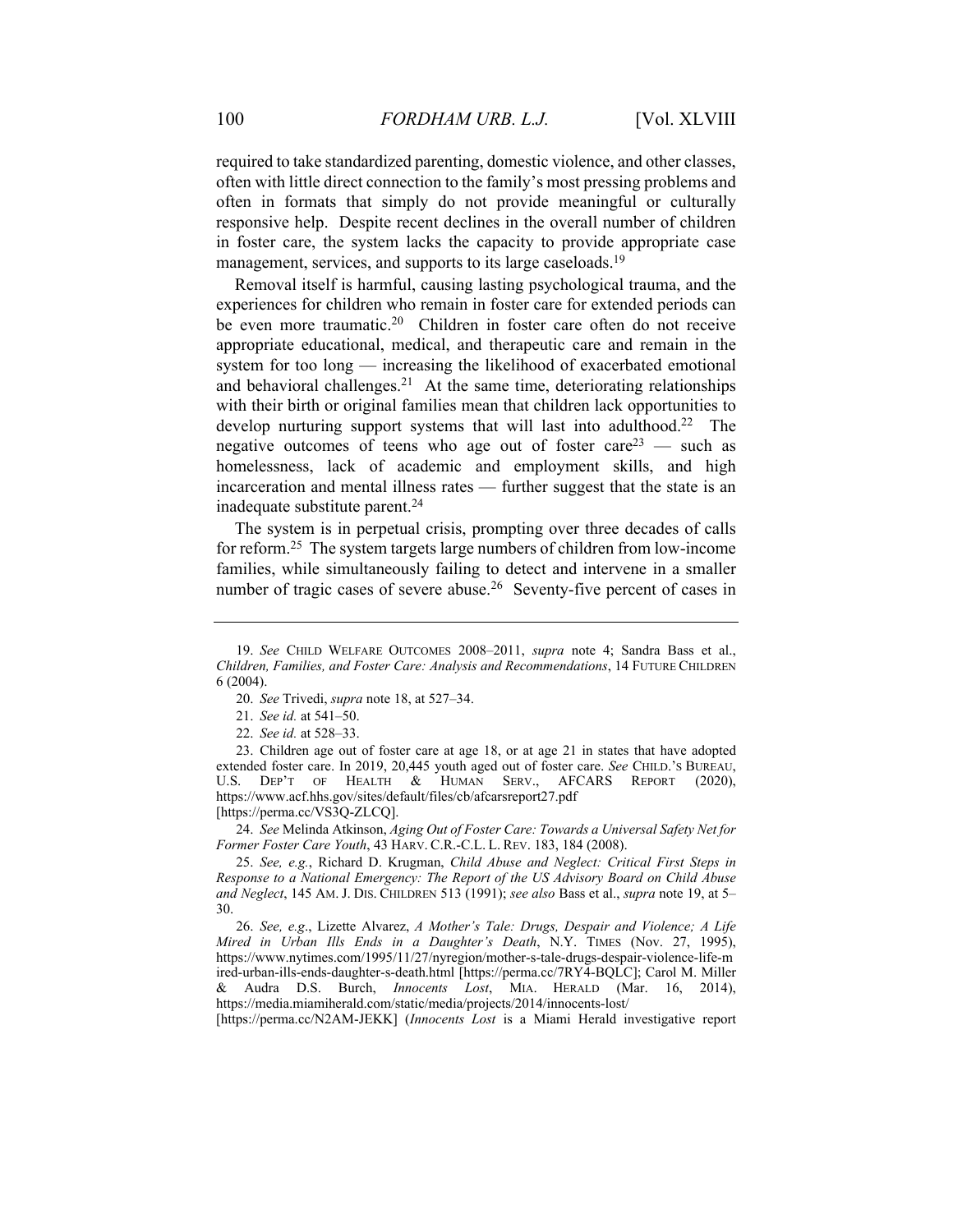the child welfare system are for neglect, relating to issues associated with poverty such as unstable housing, lack of childcare, inadequate mental health and medical services, and substance abuse.<sup>27</sup>

# **B. Alarms of Calamity Due to the COVID-19 Pandemic**

On March 11, 2020, the World Health Organization declared the rapidly spreading coronavirus outbreak a global pandemic.<sup>28</sup> Many U.S. states started implementing mandatory stay-at-home orders,<sup>29</sup> and public and private institutions shifted to remote work where possible. As the pandemic loomed large, advocates and commentators warned that the pandemic could put children at risk of undetected abuse and halt the oversight measures for children already in the foster care system. $30$  Federal law requires states

28. *See Virtual Press Conference on Covid-19*, WORLD HEALTH ORG. (Mar. 20, 2020), https://www.who.int/docs/default-source/coronaviruse/transcripts/who-audio-emergencies-c oronavirus-press-conference-full-and-final-11mar2020.pdf?sfvrsn=cb432bb3\_2 [https://perma.cc/KX9H-BNR5].

29. *See* Sarah Mervosh, Denise Lu & Vanessa Swales, *See Which States and Cities Have Told Residents to Stay at Home*, N.Y. TIMES (Apr. 20, 2020), https://www.nytimes.com/interactive/2020/us/coronavirus-stay-at-home-order.html [https://perma.cc/4B3A-LUR3] (reporting that the following states implemented mandatory statewide stay-at-home orders: Washington, Oregon, California, Alaska, Hawaii, Idaho, Nevada, Arizona, Montana, Colorado, New Mexico, Kansas, Texas, Minnesota, Missouri, Louisiana, Wisconsin, Illinois, Michigan, Indiana, Kentucky, Tennessee, Mississippi, Alabama, Georgia, Florida, Ohio, West Virginia, Virginia, North Carolina, South Carolina, Maryland, Pennsylvania, Delaware, New Jersey, New York, Connecticut, Rhode Island, Massachusetts, Vermont, New Hampshire, and Maine).

30. *See* Venkatraman, *supra* note 5.

documenting the tragic deaths of children who were already known to Florida's CPS agencies); *see also* Gupta-Kagan, *supra* note 12, at 897, 929–30 (arguing that the system would be better equipped to deal with the smaller subset of truly egregious cases if it used a public health approach to funnel out the large number of cases based on neglect and poverty).

 <sup>27.</sup> In 2017, 74.9% of substantiated reports nationwide were for neglect. CHILD.'S BUREAU, U.S. DEP'T OF HEALTH & HUMAN SERVS., CHILD MALTREATMENT 2017 ii (2019), https://www.acf.hhs.gov/sites/default/files/cb/cm2017.pdf [https://perma.cc/MU94-ASV8]. In its most recent reporting, the federal government changed its maltreatment-types reporting system to a reporting system that counts victims with a single maltreatment type, rather than the previous system that double counted victims with multiple maltreatment types. In 2018, 60.8% of victims were neglected only, 10.7% were physically abused only, 7% were sexually abused only, and  $0.1\%$  were victims of sex trafficking only  $- 15.5\%$  have two or more maltreatment types. CHILD.'S BUREAU, U.S. DEP'T OF HEALTH & HUMAN SERVS., CHILD MALTREATMENT 2018, at 21 (2020) [hereinafter CHILD MALTREATMENT 2018], https://www.acf.hhs.gov/sites/default/files/cb/cm2018.pdf [https://perma.cc/9D62-6MNT]. The relationship between child maltreatment and poverty are complex, and theories about the association include that maltreatment is indirectly caused by parental poverty, detected because of poverty, or defined by parental poverty. *See* LEROY H. PELTON, FOR REASONS OF POVERTY: A CRITICAL ANALYSIS OF THE PUBLIC CHILD WELFARE SYSTEM IN THE UNITED STATES 38–45 (1989); ROBERTS, SHATTERED BONDS, *supra* note 3, at 27–47; *see also* Deborah Paruch, *The Orphaning of Underprivileged Children: America's Failed Child Welfare Law & Policy*, 8 J.L. & FAM. STUD. 119 (2006).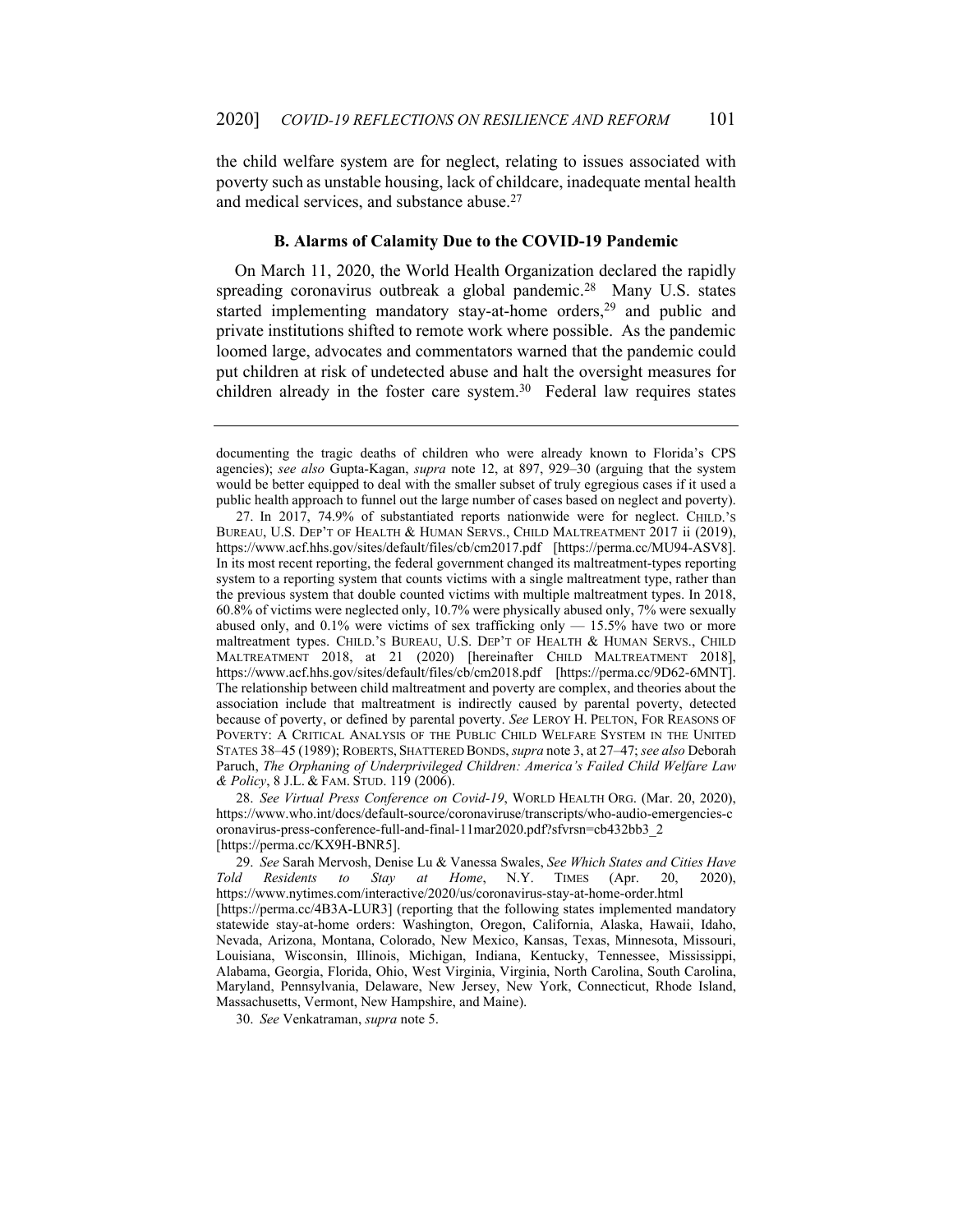receiving federal funding to include a state law requiring mandatory reporting of abuse and neglect by individuals specified in state law.<sup>31</sup> As a result, all states have a mandatory reporting law; some require everyone who suspects abuse or neglect to make reports, while others designate certain professionals like medical providers, teachers, and social workers to report suspected abuse and neglect. The most fervent concern media reports cited was that there would be undetected maltreatment as school closures and stay-at-home orders precluded in-person interactions between children and professionals mandated to report abuse like teachers, doctors, after-school providers, and social workers.<sup>32</sup> As Darcel Clark, the Bronx District Attorney, noted,

[y]ou would think that when we see a decrease in the number of incidents and reports, that would be a good thing: "Oh my God, that means kids are safer" . . . . But it's just the opposite.

Those people who would ordinarily see our children . . . their teachers, the pediatricians, social workers, camp counselors, etc., since they don't have eyes on them now, we don't know what's happening with them.<sup>33</sup>

There were also concerns that the pandemic would create added stressors that would lead to increased maltreatment. As parents and children were isolated at home, commentators and some experts predicted that an increase in stress, mental illness, housing instability, and domestic violence would result in increased levels of child maltreatment.<sup>34</sup> Independent of the focus on the foster care system, there is public attention to increased risk for domestic violence during the pandemic, and commentators cited evidence that domestic violence and child maltreatment are linked.35 Community-level risk factors correlated with maltreatment such as poverty, unemployment, and drug and alcohol abuse are all predicted to increase as a

 <sup>31.</sup> The Child Abuse Prevention and Treatment Act, Pub. L. No. 115-271 (codified as amended at 42 U.S.C. §§ 5105–5119c (2019)).

<sup>32.</sup> *See* Welch & Haskins, *supra* note 7.

 <sup>33.</sup> Nikita Stewart, *Child Abuse Cases Drop 51 Percent. The Authorities Are Very Worried.*, N.Y. TIMES (Aug. 7, 2020) (quoting the Bronx District Attorney, Darcel Clark), https://www.nytimes.com/2020/06/09/nyregion/coronavirus-nyc-child-abuse.html [https://perma.cc/2SZ8-3FEG].

<sup>34.</sup> *See* Darcey Merritt & Cassandra Simmel, *Barriers to Child Protection During COVID-19: Considering the Impact on Child Maltreatment*, IMPRINT (Apr. 22, 2020, 2:00 AM),

https://imprintnews.org/child-welfare-2/covid-19-barriers-considering-the-impact-on-childmaltreatment/42632 [https://perma.cc/2WLB-MCAS]; *see also* Adam Pertman, *Protecting Children Must Be Part of the Next Stimulus Package*, IMPRINT (Apr. 17, 2020, 6:14 AM), https://chronicleofsocialchange.org/child-welfare-2/child-welfare-must-be-part-next-stimulu s-package/42563 [https://perma.cc/WPV7-T5A5].

<sup>35.</sup> *See* Welch & Haskins, *supra* note 7.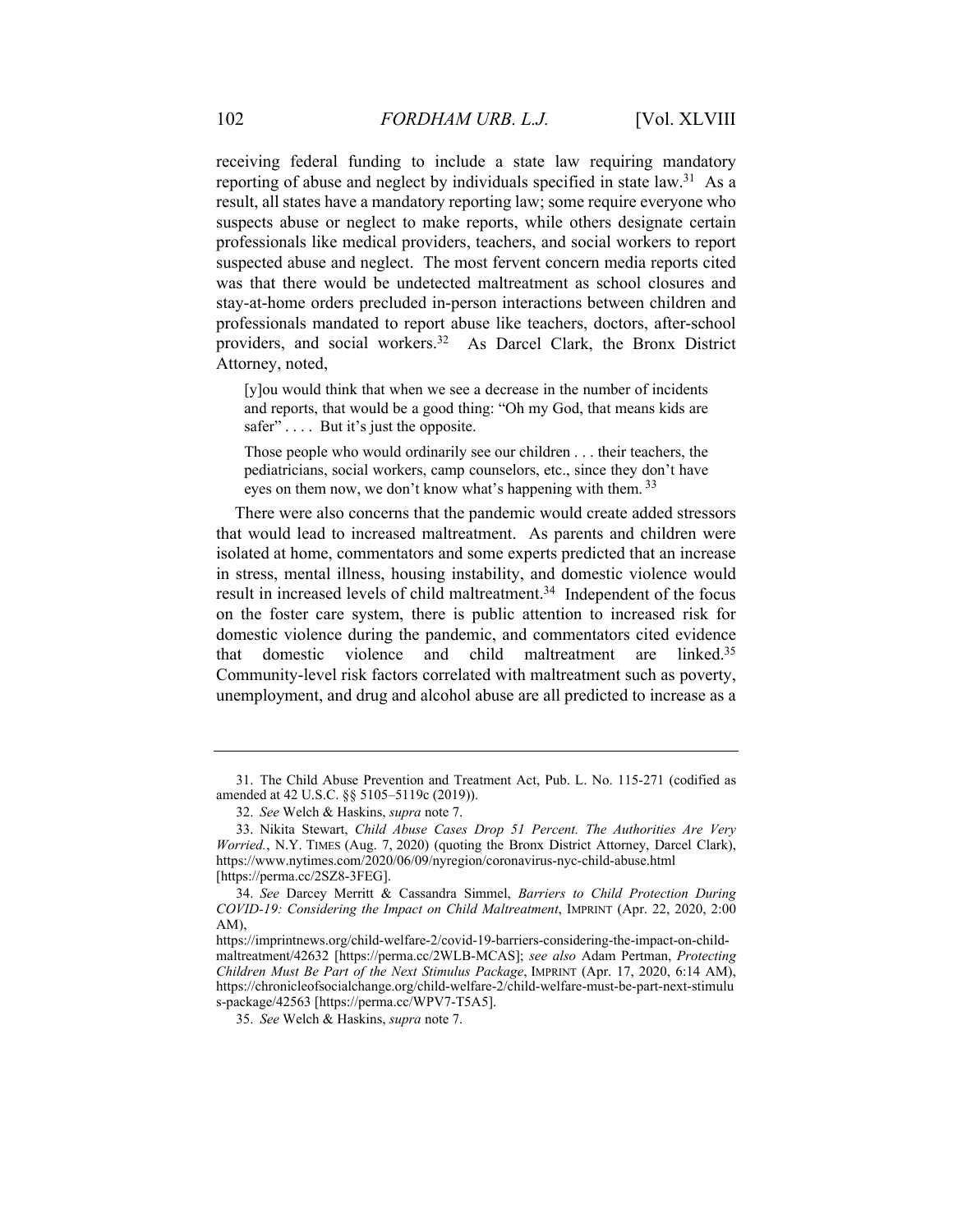result of the financial fallout from the pandemic.<sup>36</sup> Commentators also worried that it would be more difficult to detect abuse because maltreatment investigations would halt or would not be as comprehensive due to new policies and practices to minimize health risks to agency staff and families.

For families already involved with the system, many key functions could no longer be done in person and were halted altogether or migrated to a virtual format<sup>37</sup> — including case managers and Court Appointed Special Advocates (CASA) or Guardian Ad Litem (GAL) visits,<sup>38</sup> court hearings, and physical and mental health services. In many places, weekly visits between parents and children in foster care stopped, even if temporarily, or were converted to online visits.<sup>39</sup> There have reportedly been delays in the reunification process because of court closures and an unprecedented conversion to virtual court, or interruptions in the parenting, domestic violence, substance abuse, and other services critical to family reunification.40 Getting a child reunified also hinges on stable housing and steady employment, which are more likely to be in jeopardy due to the economic crisis. There is also a fear that it will be more difficult to recruit foster parents during the pandemic and that existing foster parents will be less willing to keep children in their homes out of fear of contracting the virus.41

With the anticipation that there will be "pent-up demand" for foster care services once mandatory reporters have access to kids, "new demand" due to economic stressors, and a slowdown in exits from the system on the back end, there was a prediction that maltreatment rates would rise followed by

<sup>36.</sup> *See id.*

<sup>37.</sup> *See* David Crary, *Coronavirus Roils Every Segment of US Child Welfare System*, ASSOCIATED PRESS (Mar. 28, https://apnews.com/934c9870c2e27cbd98886bd080d3b992 [https://perma.cc/QS7B-AGD4].

 <sup>38.</sup> Court Appointed Special Advocates (CASA) refers to national and state organizations that recruit and train judge-appointed individuals, primarily volunteers, to gather information and make recommendations to the court about the best interests of the child. *See Court Appointed Special Advocates (CASA)*, CHILD ADVOC. SERVS., https://childadv.net/casa [https://perma.cc/9UQH-7M3Z] (last visited Oct. 8, 2020). In Florida, this role is performed by the Guardian Ad Litem (GAL) program. *See About Us*, GUARDIAN AD LITEM FOR CHILD., https://guardianadlitem.org/about-us/ [https://perma.cc/3FEE-E5BP] (last visited Oct. 28, 2020).

<sup>39.</sup> *See* Caroline Radnofsky, *Foster Kids Who Can't Visit Parents Are Struggling Under Coronavirus Isolation*, NBC NEWS (Apr. 2, 2020, 4:37 AM), https://www.nbcnews.com/news/us-news/foster-kids-who-can-t-visit-parents-are-strugglingunder-n1172476 [https://perma.cc/KFZ7-U84W].

<sup>40.</sup> *See* Crary, *supra* note 37.

<sup>41.</sup> *See* Eli Hager, *Coronavirus Leaves Foster Children with Nowhere to Go*, MARSHALL PROJECT (Mar. 24, 2020, 6:00 AM), https://www.themarshallproject.org/2020/03/24/coronavirus-leaves-foster-children-with-no where-to-go [https://perma.cc/6LSB-DPM7].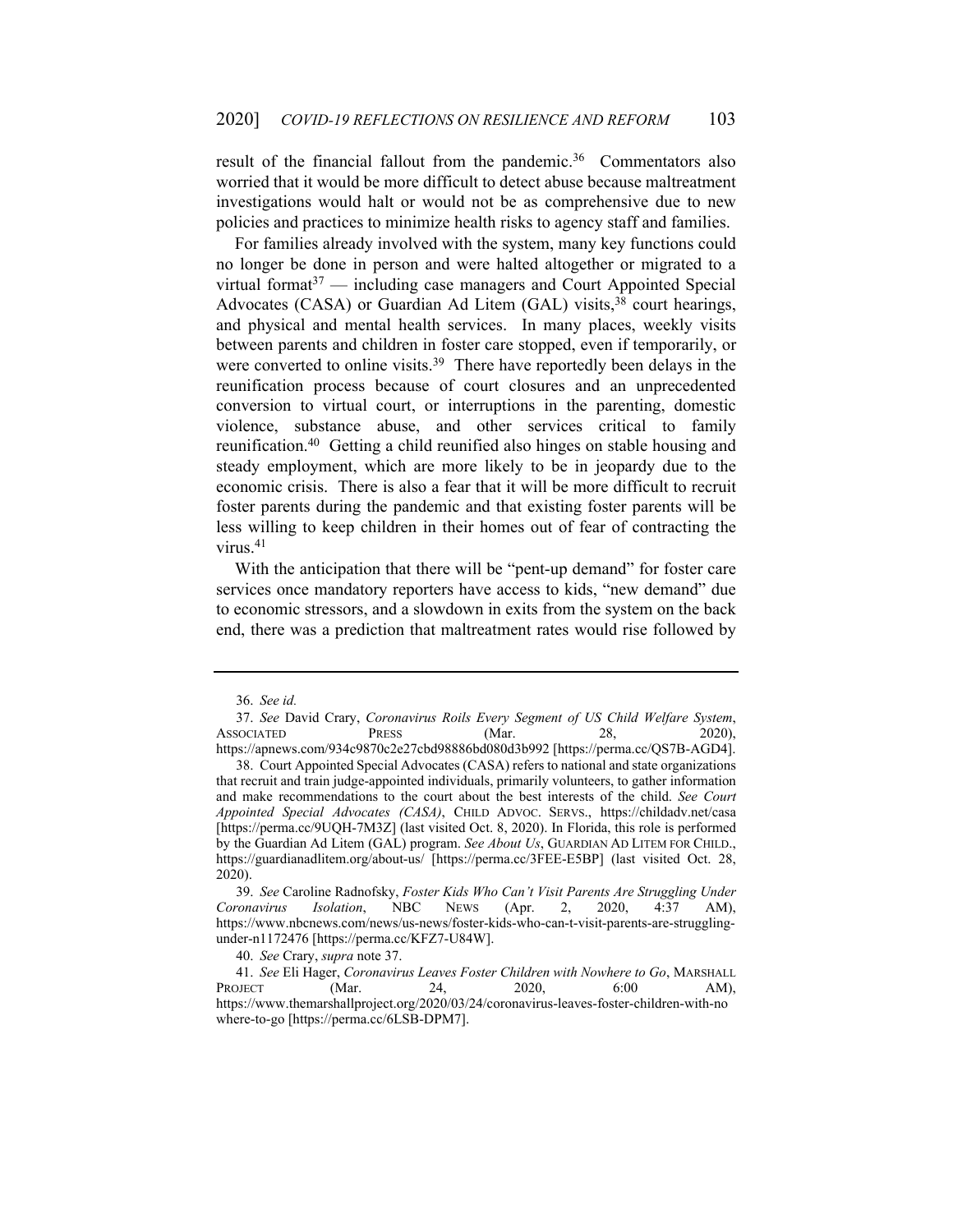an increase in the number of children in out-of-home care.<sup>42</sup> Despite these concerns, there were some commentators who question the inevitability of a spike.<sup>43</sup> Paul Dilorenzo, the Executive Director of The Philadelphia Children's Alliance, a mental health services provider, notes that the idea of a surge once things "return to normal" may be flawed.<sup>44</sup> He argued that a return to life after COVID-19 will happen gradually and at different paces in different parts of the country; child welfare service providers have continued to monitor and support families during the pandemic, albeit differently, and there is no data to support the surge theory.<sup>45</sup> Rather, he suggested, we should think about how we can seize the "opportunity of supporting parents and children at an earlier stage and in a more comprehensive, holistic way."46 This Essay heeds that call by providing a data snapshot and an example of how data might be used to inform a prevention and family-focused response.

#### **C. A Spotlight on Longstanding Racial Inequality**

Three months into the pandemic, after a string of racialized killings and incidents coupled with reports about the disproportionate COVID-19 death rates among Black and Latinx people,<sup>47</sup> the murder of George Floyd by a police officer triggered a flash point in America's reckoning with its long

44. *See* Dilorenzo, *supra* note 43.

46. *Id.*

<sup>42.</sup> *See* Fred Wulczyn, *Looking Ahead: The Nation's Child Welfare Systems After Coronavirus*, IMPRINT (Mar. 30, 2020, 6:01 AM), https://chronicleofsocialchange.org/child-welfare-2/looking-ahead-the-nations-child-welfare -systems-after-coronavirus/ [https://perma.cc/F5R9-NEK2].

<sup>43.</sup> *See* Paul Dilorenzo, *Questioning the Inevitability of a Child Welfare Surge*, IMPRINT (May 6, 2020, 7:29 AM), https://chronicleofsocialchange.org/opinion/questioning-inevitability-of-child-welfare-surge /43145 [https://perma.cc/HZQ8-8TCP]; Eli Hager, *Is Child Abuse Really Rising During the*  Pandemic?, MARSHALL PROJECT (June 15, 2020, 5:00 AM), https://www.themarshallproject.org/2020/06/15/is-child-abuse-really-rising-during-the-pand emic [https://perma.cc/ZF6W-4M57].

<sup>45.</sup> *See id.*

<sup>47.</sup> *See Health Equity Considerations and Racial and Ethnic Minority Groups*, CTRS. FOR DISEASE CONTROL & PREVENTION (July 24, 2020), https://www.cdc.gov/coronavirus/2019-ncov/community/health-equity/race-ethnicity.html [https://perma.cc/EZ3P-DNN7]; *see also* David Weiner et al., *Covid-19 and Child Welfare:*  Using Data to Understand Trends in Maltreatment and Response, CHAPIN HALL UNIV. CHICAGO (Sept. 2020), https://www.chapinhall.org/wp-content/uploads/Covid-and-Child-Welfare-brief.pdf

<sup>[</sup>https://perma.cc/ZSV6-D5SM] (providing a conceptual frame and analytical process to better understand the impact of the economic conditions caused by the pandemic on child abuse and neglect, and proposing that the child welfare system focus on efforts to support and stabilize families to prevent child maltreatment).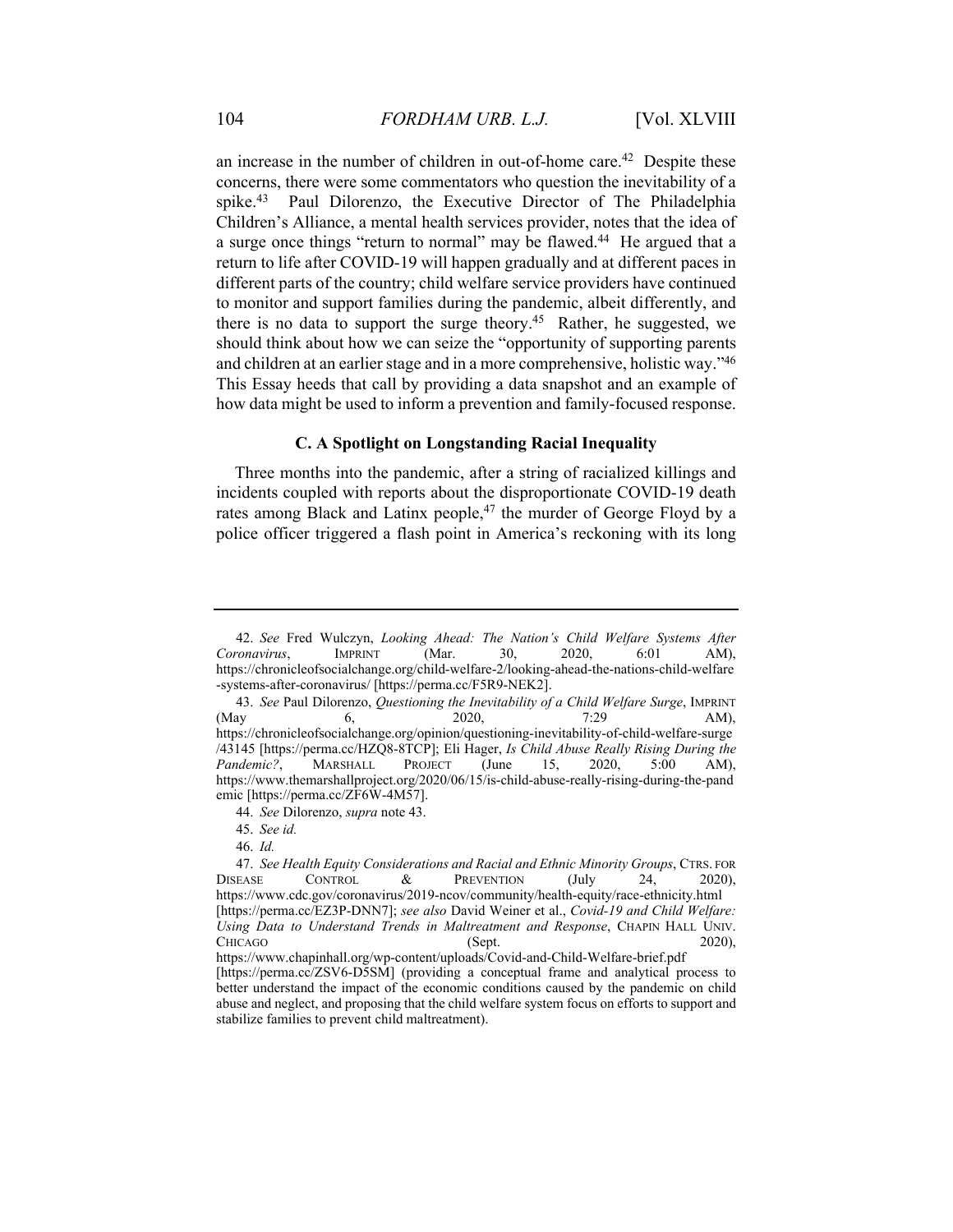history of racism.<sup>48</sup> Protesters took to the streets demanding an end to police brutality and divestment of the carceral system, and public and private institutions from every sector started a communal reflection on structural racism.<sup>49</sup> This conversation indicted the foster care system.<sup>50</sup> One only has to walk the hallways of the juvenile court in Miami, New York, Chicago, and other cities to see the overwhelmingly Black, Latinx, and low-income families that serve as evidence of a Jim Crow system.<sup>51</sup>

Almost 20 years ago, Dorothy Roberts's seminal book, *Shattered Bonds*, combined sociological research with legal and historical analysis to document the ways in which the child welfare system polices, regulates, and destroys Black families and communities.<sup>52</sup> Today, her critique still rings true. While national disproportionality rates have gone down in the past two decades, Black children remain significantly over-represented in the foster care system.53 Even more alarming, Black children experience disparate treatment and unequal adverse outcomes at every stage of the child welfare decision-making process.54

Efforts to reduce racial disproportionality and disparity have been piecemeal, largely isolated to local community initiatives, and not sustained.<sup>55</sup> Much of the research and national policy focus to date has

49. *See id.*

 51. The institution of chattel slavery in the United States explicitly created a racial hierarchy and an institutional and structural means to devalue and oppress Black lives for the benefit of the white race. Slavery, and later Jim Crow, made Blackness mean inferiority, subservience, marginality, and exploitability. The devaluing of Black families has been part of that scheme beginning with, during slavery, the rape of Black women, breeding of Black children for labor, invalidity of Black marriages, separation of Black families due to sale. *See*  KHIARA M. BRIDGES, CRITICAL RACE THEORY: A PRIMER 216–18, 377 (2019); ROBERTS, SHATTERED BONDS, *supra* note 3; Dorothy E. Roberts, *Prison, Foster Care, and the Systemic Punishment of Black Mothers*, 19 UCLA L. REV. 1474 (2012).

52. *See* ROBERTS, SHATTERED BONDS, *supra* note 3, at 228–40.

54. *See* Fluke et al., *supra* note 2.

 55. For example, the Alliance for Racial Equity in Child Welfare, a project of the Center for the Study of Social Policy, and several of the Casey organizations have worked with CPS agencies in different states and localities on initiatives to address child welfare disproportionality. *See, e.g.*, *Alliance for Racial Equity in Child Welfare*, CTR. FOR STUDY

<sup>48.</sup> *See* Jennifer Calfas & Elizabeth Findell, *Protests Sparked by George Floyd Fuel Moves to Defund Police*, WALL ST. J. (June 7, 2020, 10:05 PM), https://www.wsj.com/articles/protests-sparked-by-george-floyd-killing-set-to-resume-as-so me-leaders-dial-back-enforcement-11591542085 [https://perma.cc/99B7-LQDA].

<sup>50.</sup> *See* Michelle Chalmers, *In Memory of George Floyd*, AMPERSAND FAMS. (June 2, 2020), https://ampersandfamilies.org/2020/06/02/georgefloyd/ [https://perma.cc/536K-EF5F]; Guggenheim, *supra* note 2; Heimpel, *supra* note 2.

 <sup>53. &</sup>quot;Disproportionality . . . refers to the difference in racial representation of children in a service population when compared to their representation in the general population." Susan J. Wells, *Disproportionality and Disparity in Child Welfare: An Overview of Definitions and Methods of Measurement*, *in* CHALLENGING RACIAL DISPROPORTIONALITY IN CHILD WELFARE: RESEARCH, POLICY AND PRACTICE 4 (Deborah Green et al. eds., 2011).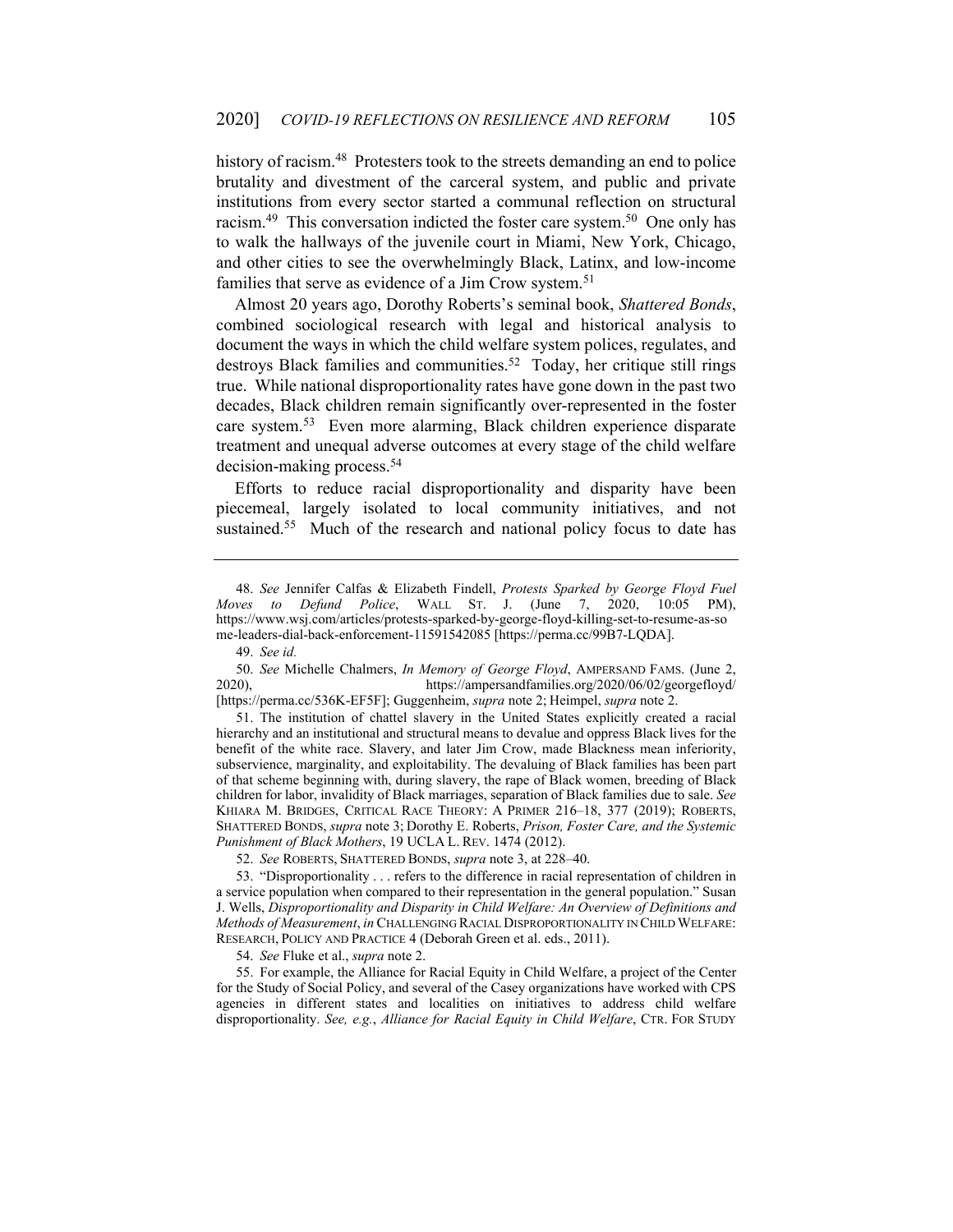centered around trying to understand the reasons for disproportionality. Oversimplified, there are two schools of thought — one that views disproportionality as a function of poverty, and the other that centers racism as the cause of the child welfare system itself.<sup>56</sup> Regardless of the view and complexities of causality, it remains the case that Black and Brown children are more likely than other children to end up in child welfare and suffer a host of negative health, education, and well-being outcomes.<sup>57</sup>

While there has been some attention to disproportionality and disparity in child welfare, there has been insufficient progress, and state and local data continue to reveal alarming rates of disproportionality and disparity.58 Some advocates argue that many of the central policies in the current system including mandatory reporting laws, vague definitions of neglect, and policies favoring speedy termination of parental rights and incentivizing adoption — drive disproportionality.<sup>59</sup> This has led to a burgeoning foster

 57. Although Black/African-American children are 13.8% of the population, they are 24.3% of children in foster care. RACIAL DISPROPORTIONALITY AND DISPARITY IN CHILD WELFARE, *supra* note 8, at 5–9; Fluke et al., *supra* note 2.

58. *See* RACIAL DISPROPORTIONALITY AND DISPARITY IN CHILD WELFARE, *supra* note 8; Fluke et al., *supra* note 2; *see also Reducing Racial Disparity and Disproportionality in Child Welfare: Programs*, CAL. EVIDENCE-BASED CLEARINGHOUSE FOR CHILD WELFARE, https://www.cebc4cw.org/topic/reducing-racial-disparity-and-disproportionality-in-child-we lfare/ [https://perma.cc/8Z97-Z9XN] (last visited Aug 30, 2020). In 2009, the Alliance for Racial Equity in Child Welfare identified steps 11 states were taking to reduce disproportionality and disparities in the child welfare system. *See generally* ALL. FOR RACIAL EQUITY IN CHILD WELFARE, POLICY ACTIONS TO REDUCE DISPROPORTIONALITY AND DISPARITIES IN CHILD WELFARE: A SCAN OF ELEVEN STATES (2009), http://www.antiracistalliance.com/PolicyActionstoReduceRacialDisproportionalityandDispa ritiesinChildWelfare.pdf [https://perma.cc/UBW4-TEAR]. It identified Florida as a state that established a task force, commission, or committee to study, review, or oversee the issue; required annual reports; encouraged community participation among churches; had adoptive and foster recruitment efforts; and had public forums, focus groups, symposia, and public education. *See id.* In Florida today, Black children are 1.8 times more likely to be the subject of a CPS investigation than white children and are 1.7 times more likely to be in foster care than white children. Among 15- to 17-year-olds, Black children are 2.1 times more likely to be in foster care. *See Florida's Child Welfare Statistics at-a-Glance — July 2020*, *supra* note 9 (using this data, the Authors computed the numbers in the Article. These computations are on file with the Authors).

59. *See* ROBERTS, SHATTERED BONDS, *supra* note 3, at 228–40; Antoinette Greenaway, *When Neutral Policies Aren't So Neutral: Increasing Incarceration Rates and the Effect of the Adoption and Safe Families Act of 1997 on the Parental Rights of African American Women*, 17 NAT'L BLACK L.J. 247, 263 (2004); *Our Systems Meant to Help Are Hurting Black Families*, NAT'L INST. FOR CHILD.'S HEALTH QUALITY, https://www.nichq.org/insight/our-systems-meant-help-are-hurting-black

-families [https://perma.cc/59U5-BY3P] (last visited Aug 30, 2020); *see also* Samantha O'Brien, *The Racist Underside of Child Welfare*, CHARLES HAMILTON HOUS. INST. FOR RACE

SOC. POL'Y, https://cssp.org/our-work/project/alliance-for-racial-equity-in-child-welfare/ [https://perma.cc/8JQC-36P6] (last visited Oct. 8, 2020).

<sup>56.</sup> *See* Wells, *supra* note 53; Heimpel, *supra* note 2; *see also* RACIAL DISPROPORTIONALITY AND DISPARITY IN CHILD WELFARE, *supra* note 8.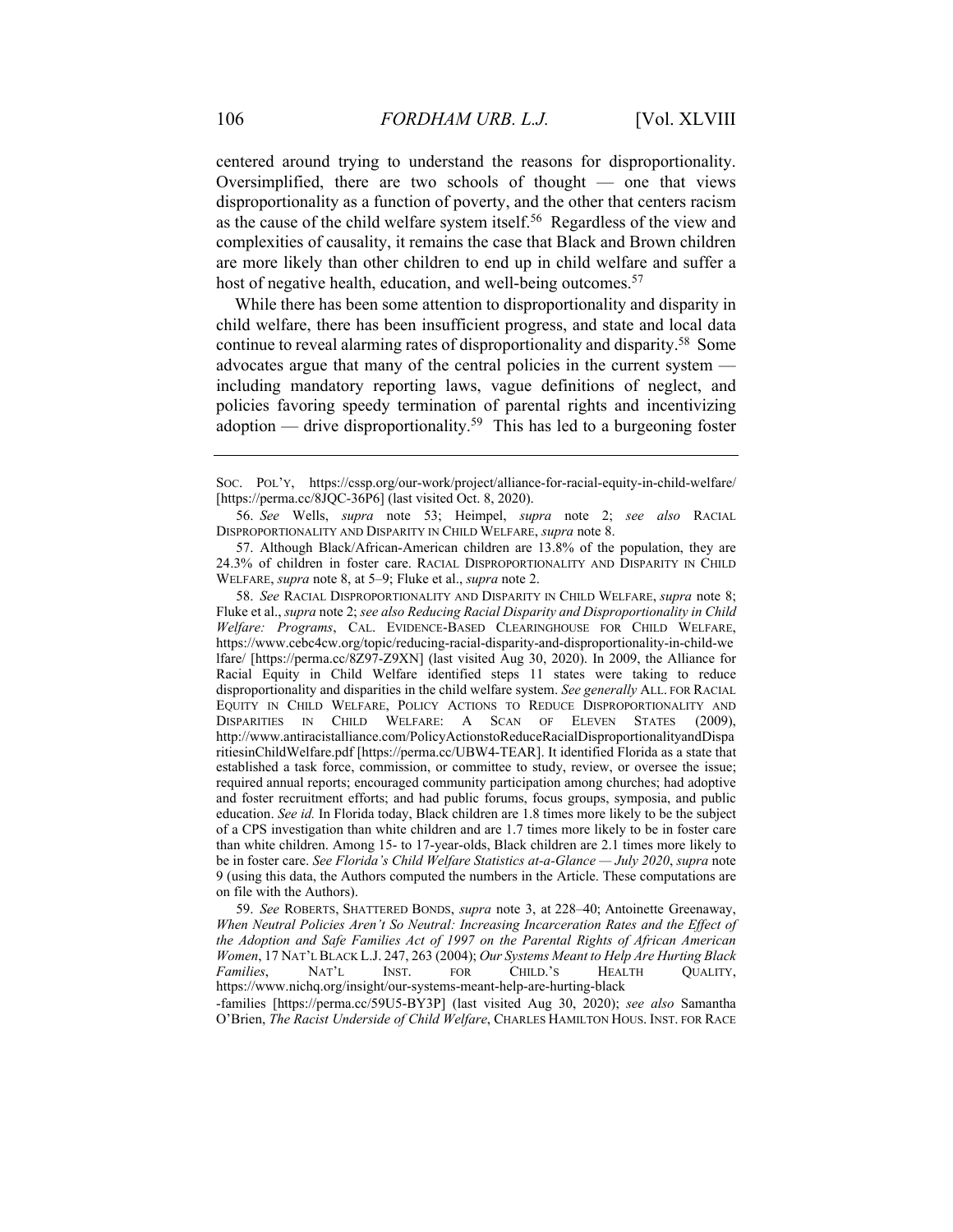care abolition movement that, like the abolition movement among criminal justice advocates, argues that the system's very existence is imbued with racism and cannot be reformed.<sup>60</sup>

The widespread reckoning in the wake of George Floyd's death has caused some to urge federal and state policymakers and child welfare stakeholders to deal more urgently with racism in the child welfare system.<sup>61</sup> Critics point out that many public and private agencies within the child welfare system performed obligatory "we stand in solidarity with Black lives" statements without any real acknowledgment of the child welfare system's role in destroying Black families.<sup>62</sup> Black Lives Matter movement leaders have called for defunding the police and reallocating resources to community-based solutions like violence prevention, education, living-wage jobs, and affordable housing.<sup>63</sup> Some of these same solutions are the types of prevention and public health approaches some child welfare advocates and scholars demanded for many years.<sup>64</sup> As Dorothy Roberts warned, however, criminal justice reformers should not make the mistake of viewing the current child welfare system as part of the solution because of its role in regulating and punishing Black families.<sup>65</sup>

The coincidence of demands for racial justice with the COVID-19 pandemic also helped to illuminate the ways in which the alarmism around

61. *See* Guggenheim, *supra* note 2; Heimpel, *supra* note 2.

62. *See* Guggenheim, *supra* note 2; Heimpel, *supra* note 2.

63. *See* Juliette Rihl, *Activists Call for Defunding the Police. Here Are 6 Key Facts About the \$115 Million Pittsburgh Police Budget.*, PUBLICSOURCE (June 18, 2020), https://www.publicsource.org/activists-call-for-defunding-the-police-here-are-6-key-stats-ab out-the-115-million-pittsburgh-police-budget/ [https://perma.cc/G4J9-V43M]; *see also* Eric Levitz, *Defunding the Police Is Not Nearly Enough*, INTELLIGENCER (June 12, 2020), https://nymag.com/intelligencer/2020/06/defund-the-police-not-enough-black-lives-matter.h tml [https://perma.cc/Y8RU-2JW4].

64. *See, e.g.*, ROBERTS, SHATTERED BONDS, *supra* note 3, at 228–40; Annette R. Appel, *Protecting Children or Punishing Mothers: Gender, Race, and Class in the Child Protection System*, 48 S.C. L. REV. 577 (1997); Martin Guggenheim, *Issues Surrounding Initial Intervention*, 3CARDOZO PUB. L. POL'Y & ETHICS J. 359 (2005); Gupta-Kagan, *supra* note 12, at 929–30.

 $\&$  J. (Sept. 13, 2017), https://medium.com/houstonmarshall/the-racist-underside-of-child-welfare-70232bac3cfc [https://perma.cc/9HFB-2DJN].

<sup>60.</sup> *See* Dorothy Roberts, *Abolishing Policing Also Means Abolishing Family Regulation*, IMPRINT (June 16, 2020, 5:26 AM) [hereinafter Roberts, *Abolishing Policing*], https://imprintnews.org/child-welfare-2/abolishing-policing-also-means-abolishing-family-r egulation/44480 [https://perma.cc/6QTU-42FQ]; *see also* Erin Miles Cloud, *Toward the Abolition of the Foster Care System*, SCHOLAR & FEMINIST ONLINE (2019), https://sfonline.barnard.edu/unraveling-criminalizing-webs-building-police-free-futures/tow ard-the-abolition-of-the-foster-system/ [https://perma.cc/2WMP-LWHP].

<sup>65.</sup> *See* Roberts, *Abolishing Policing*, *supra* note 60.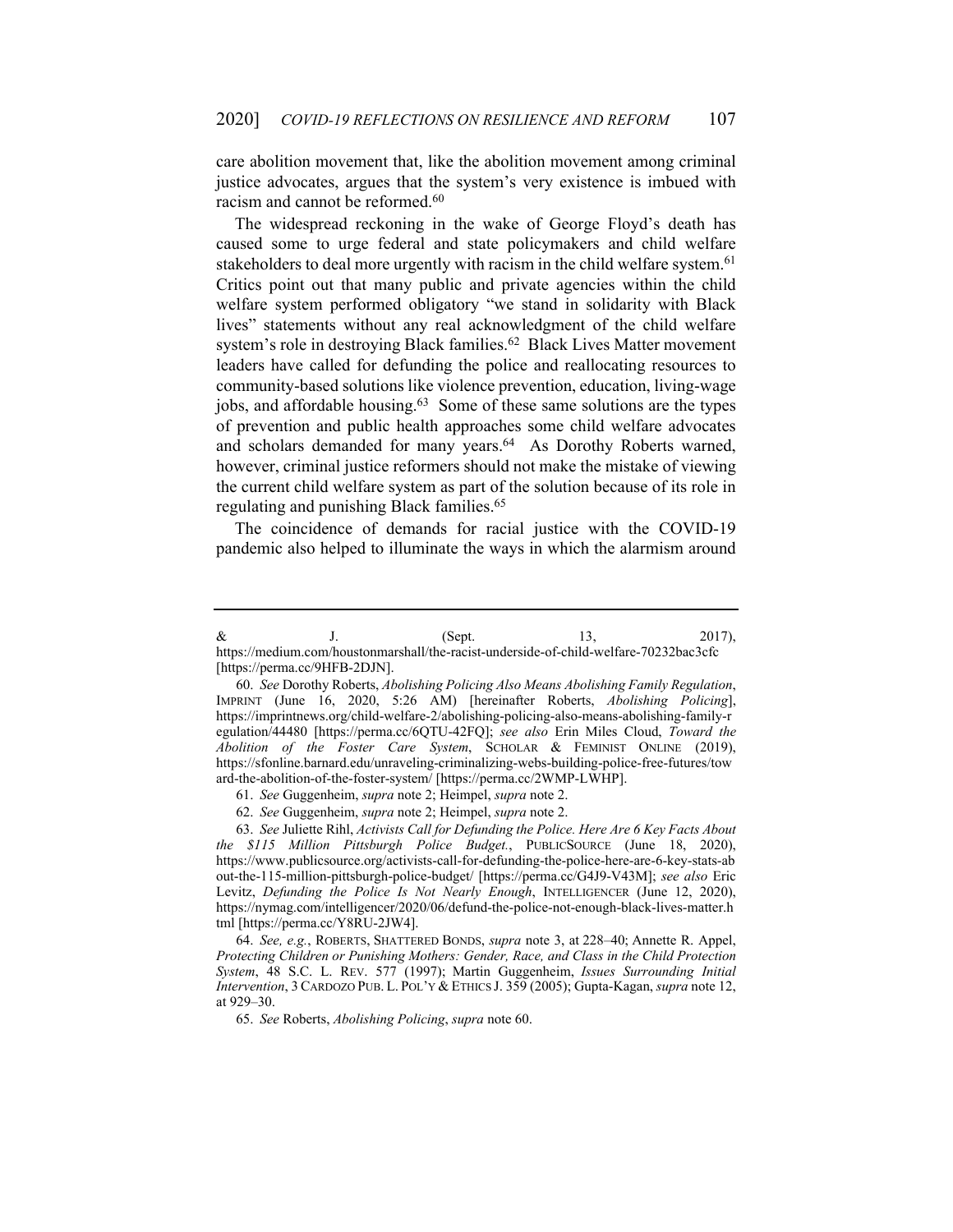fears of a grim spike in maltreatment is a racially biased narrative.<sup>66</sup> As David Kelly, Special Assistant to the Associate Commissioner of the Children's Bureau, noted,

[t]here remains a deep-seeded distrust and lack of faith in the poor families and families of color that disproportionality [sic] populate the child welfare system. It may not be as blatantly visible in all places and all times as it has been historically and can be quite implicit, but it is there just below the surface, insidious . . . .

. . . It is important to be mindful of the unfair pictures that foreboding narratives paint of poor families experiencing challenges . . . .

If we are truly a field and a society that looks to data and facts to help us understand the world, it is time to put to rest the preconceived notion and prejudiced narrative that parents are a danger to their children, because in the overwhelming majority of families involved with child welfare that is simply not the case. It is true that some children may be exposed to increased risk and danger during this time, and we should not ignore or dismiss the signs of abuse, but we do not have data to suggest that is the most typical scenario.<sup>67</sup>

This Essay presents a snapshot of data from the first six months of the pandemic to provide a preliminary understanding of how policy and social changes during that time impacted the child welfare system. Far from showing a catastrophic collapse of the system, the data suggest that in many ways it continued as normal, and on some measures it improved.

#### **II. IMPACT OF COVID-19 ON FLORIDA'S CHILD WELFARE SYSTEM**

The effects of the pandemic should be understood in the context of ongoing trends in the system. Focusing on Florida, this Part looks at how the foster care system functioned prior to and after the emergence of COVID-19.

. . . .

. . . .

<sup>66.</sup> *See* Richard Wexler, *A "Child Advocacy Center" Makes a Startling Discovery: The More You Prevent Poverty, the More You Prevent Child Abuse!*, NCCPR CHILD WELFARE  $BLOG$  (May  $10,$  2020), https://www.nccprblog.org/2020/05/a-child-advocacy-center-makes-startling.html [https://perma.cc/Z75E-P6WN].

 <sup>67.</sup> David Kelly, *Family Is Essential*, 21 CHILD.'S BUREAU EXPRESS 5 (2020), https://cbexpress.acf.hhs.gov/index.cfm?event=website.viewArticles&issueid=217&sectioni d=2&articleid=5593 [https://perma.cc/9866-CM22].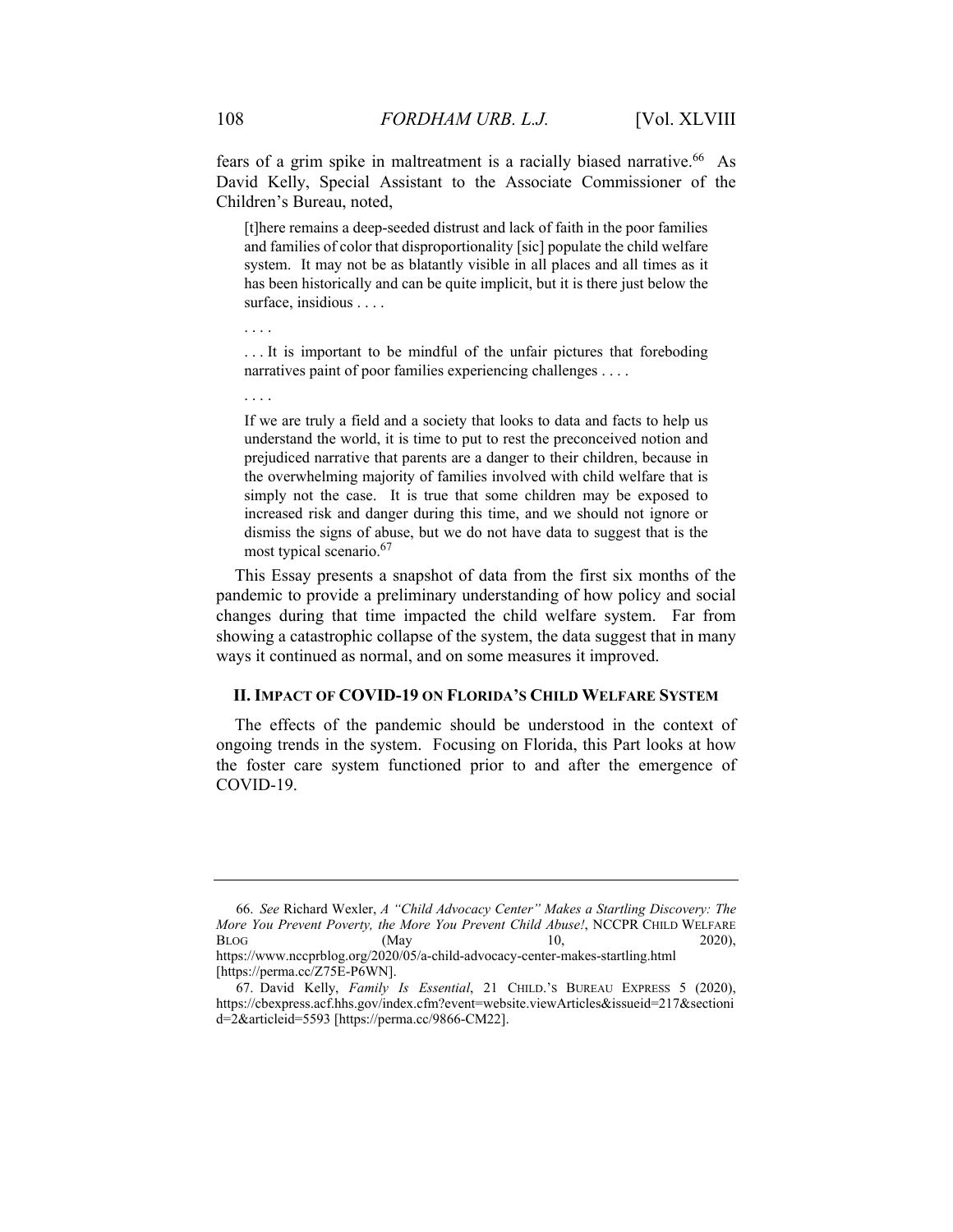#### **A. Pre-COVID-19 Florida CPS Agency Practices and Data Trends**

Much like the criminal system, the child welfare system is a pipeline. It begins with a suspicion of child maltreatment and a report to a state agency for investigation.<sup>68</sup> An investigator questions the family, neighbors, teachers, and doctors about the child and must decide whether to close the investigation without state intervention, refer the family to voluntary community services, or remove the child from the home.<sup>69</sup> The vast majority of investigations close out with no action by the state. According to Florida DCF's public data, in Fiscal Year 2018–2019, only about 6% of investigations resulted in the removal of a child.<sup>70</sup> Removal rates from investigations were over twice as high for infants ages 0 to 4 (9.2%) as adolescents ages 15 to 17  $(4.2\%)$ .<sup>71</sup>

Once removed from their home, a child may be placed in foster care with strangers, relatives, or non-relatives.72 Some children, mostly older youth, are placed in group homes and institutional settings.73 While the child waits in foster care, the state provides services to their parents.<sup>74</sup> The parents are given a limited amount of time to overcome the issues that brought the case into the system or face termination of their parental rights. Custody of their child may be permanently transferred to another person through adoption or guardianship.75 For parents who have engaged in egregious abuse or families that are facing chronic or intractable problems that the system does not believe it can resolve, almost all states have an expedited process to bypass rehabilitation and proceed directly to termination of parental rights.<sup>76</sup>

 <sup>68.</sup> *See* FLA. STAT. ANN. § 39.201 (West 2019).

<sup>69.</sup> *See id.*

<sup>70.</sup> *See Percent of Children by Child Population and Child Welfare Event Florida*, FLA. CHILD. & FAMS. [hereinafter *Percent of Children*], https://www.myflfamilies.com/programs/childwelfare/dashboard/child-welfare-event.shtml [https://perma.cc/N96A-9G3Y] (last visited Oct. 16, 2020).

<sup>71.</sup> *Id.*

<sup>72.</sup> *See Child Welfare: Placement in Out-of-Home Care Data*, FLA. DEP'T CHILD. & FAMS., https://www.myflfamilies.com/programs/childwelfare/placement.shtml#1 [https://perma.cc/5F89-WWE3] (last visited Oct. 16, 2020). Florida has long had more children in relative care than placed with strangers, but since 2017, the number of relative placements has decreased and foster homes overtook relative homes in 2019.

<sup>73.</sup> *See id.*

<sup>74.</sup> *See* CHILD.'S BUREAU, U.S. DEP'T OF HEALTH & HUM. SERVS., UNDERSTANDING CHILD WELFARE AND THE COURTS 2 (2016), https://www.childwelfare.gov/pubPDFs/cwandcourts.pdf [https://perma.cc/Q8D9-K3ZS].

<sup>75.</sup> *See id.* at 3.

 <sup>76.</sup> *See* CHILD.'S BUREAU, U.S. DEP'T HEALTH & HUM. SERVS., GROUNDS FOR INVOLUNTARY TERMINATION OF PARENTAL RIGHTS (2017), https://www.childwelfare.gov/pubPDFs/groundtermin.pdf [https://perma.cc/3N8Q-NTG8].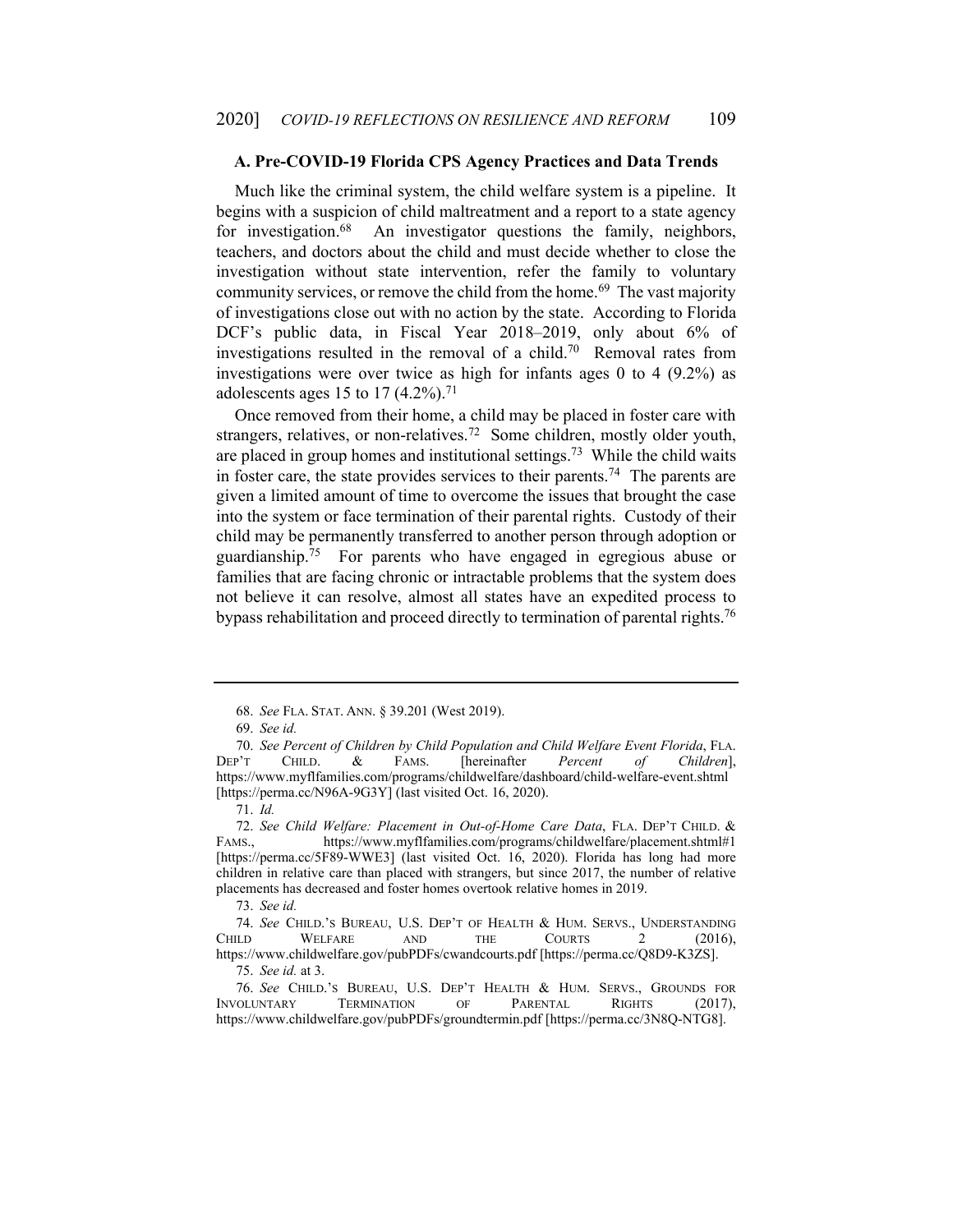Since at least the 1980s, Florida has mandated that all persons must report suspected child maltreatment to an abuse hotline.<sup>77</sup> The willful and knowing failure to report is a third-degree felony.<sup>78</sup> People who report in their professional capacity are required to provide their name and relationship to the child; all other reporters have the option of remaining anonymous.79 Most reports come from professionals: in FY 2019–2020, 16% of calls to the hotline were made by family or parents of the child, 13% were anonymous, and 71% were from professionals.<sup>80</sup> Most professional reports came from the criminal justice system (26% of all calls), followed by schools (16%) and health care workers  $(16\%)$ .<sup>81</sup>

Not all calls refer to familial child abuse. Calls to the hotline can also allege maltreatment committed by institutional caregivers like daycares or schools.<sup>82</sup> The hotline also fields "special conditions" calls that describe situations where families need assistance, but there are no allegations of maltreatment by a caregiver.<sup>83</sup> These calls include child-on-child sexual abuse, parents in need of assistance to obtain services for their children, and situations involving foster parents.<sup>84</sup> Typically 8% of calls involve special conditions.85

The number of calls to the hotline in Florida has been remarkably steady over the last decade, rising gradually from 23,000 per month in 2010 to nearly 30,000 in 2020.<sup>86</sup> The increase in calls has not meant an increase in investigations, however. About 21% of calls were screened out in 2015, compared to a high of 37% in February 2020.87 Counter to the trend of increased calls, *screened-in calls* alleging maltreatment by a child's parent or custodian have gradually *decreased* by 12% from about 13,700 per month in August 2018 to 12,100 in February 2020.88 The monthly call volume also

[https://perma.cc/V7ZP-7VS3].

84. *See id*.

<sup>77.</sup> *See* FLA. STAT. ANN. § 39.201 (West 2019).

<sup>78.</sup> *See id.* § 39.205.

<sup>79.</sup> *See id.* § 39.201.

 <sup>80.</sup> Public records request made August 2020 (on file with Authors).

<sup>81.</sup> *Id*.

<sup>82.</sup> *See* FLA. STAT. ANN. § 39.201.

<sup>83.</sup> *See* FLA. DEP'T CHILD. & FAMS., CF OPERATING PROCEDURE NO. 170-4, CHILD WELFARE: CHILD MALTREATMENT INDEX (2018), https://www.myflfamilies.com/admin/publications/cfops/CFOP%20170-xx%20Child%20W elfare/CFOP%20170-04,%20Child%20Maltreatment%20Index.pdf

<sup>85.</sup> *Child Intakes Received — Statewide*, FLA. DEP'T CHILD. & FAMS., https://www.myflfamilies.com/programs/childwelfare/dashboard/intakes-received.shtml [https://perma.cc/WK53-PMAP] (last visited Oct. 8, 2020).

<sup>86.</sup> *Id.* 

<sup>87.</sup> *Id.*

<sup>88.</sup> *Id.*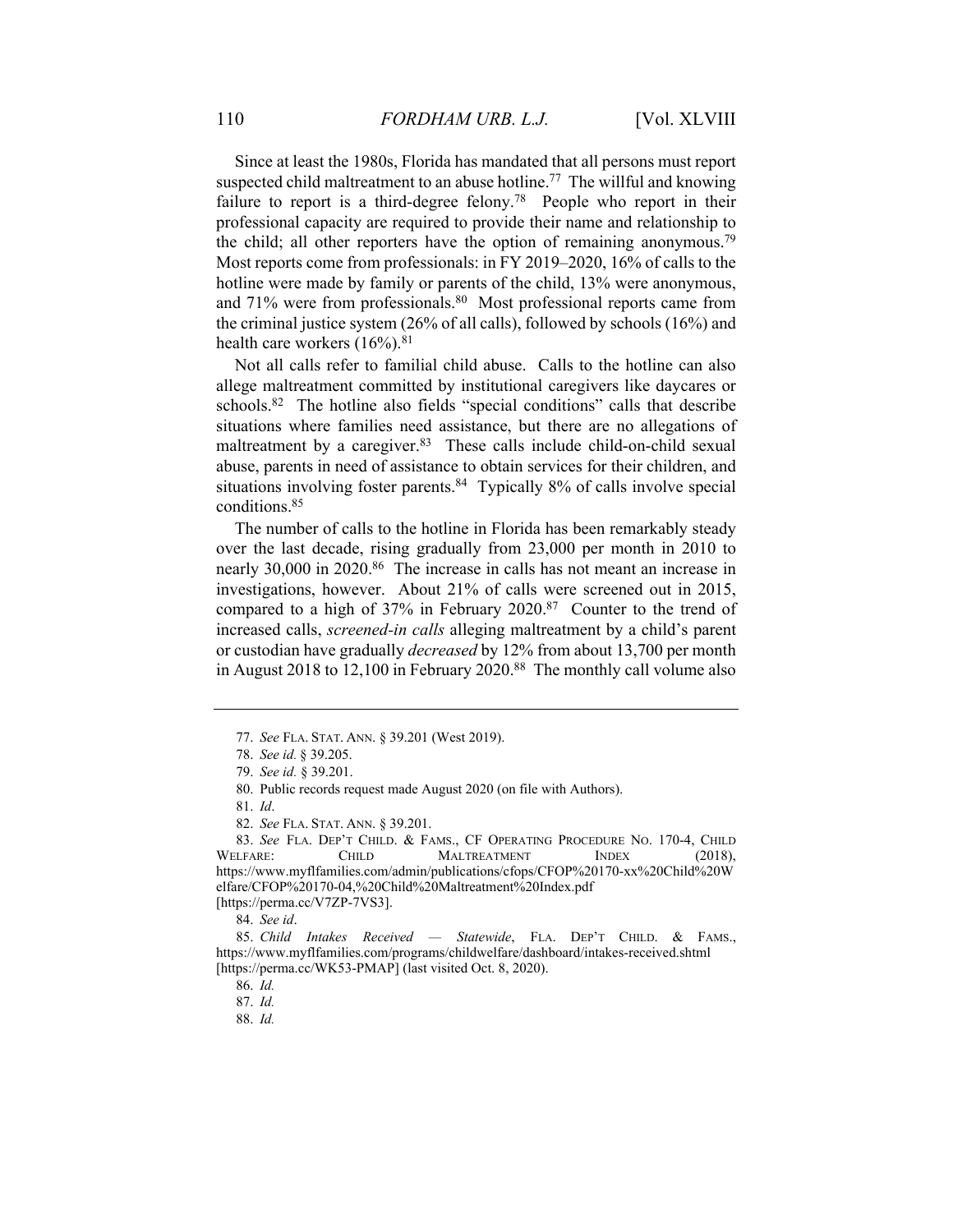exhibits seasonal variations. The number of calls alleging in-home maltreatment typically rises 7%–9% in spring and fall each year and decreases 12% during the summer months.<sup>89</sup> These calls also typically fall 9% in December.<sup>90</sup>

Calls to the abuse hotline can result in referrals to voluntary services to families to prevent the need for removal of the child.<sup>91</sup> Removal of the child from home, however, remains a legally available state intervention for children who have experienced maltreatment or who are at imminent risk of substantial harm.<sup>92</sup> Since about 2015, Florida has seen a gradual reduction in children removed from their homes due to maltreatment.<sup>93</sup> In April 2015, nearly 1,700 children per month were removed, compared to 1,300 in October 2019.<sup>94</sup> That is a 24% decrease. Removals typically increase 8% above the yearly average in the late summer and hit their lowest point at 12% lower than average in December.<sup>95</sup>

Racial disparity in the investigation process is well documented. In Florida during FY 2018–2019, the investigation rate was significantly lower for white children (471 per 10,000 children in the general population) than for non-white children (866 per 10,000 children in the general population).<sup>96</sup> Likely because of this significant disparity in investigations, the removal rate for white children (62 per 1,000 investigations) was higher than for non-white children (56 removals, respectively). $97$  The data reveal that non-white children underwent significantly more investigations, but fewer of those investigations resulted in the need for removal. It is against this background that COVID-19 hit Florida.

<sup>89.</sup> *Id.*

<sup>90.</sup> *Id*.

<sup>91.</sup> *See* FLA. DEP'T CHILD. & FAMS., CF OPERATING PROCEDURE NO. 170-5, CHILD PROTECTIVE INVESTIGATIONS (2019), https://www.myflfamilies.com/admin/publications/cfops/CFOP%20170-xx%20Child%20W elfare/CFOP%20170-05%20%20Child%20Protective%20Investigations/CFOP%20170-05, %20%20%20%20Child%20Protective%20Investigations.pdf

<sup>[</sup>https://perma.cc/CV2K-CJYC].

<sup>92.</sup> *See* FLA. STAT. ANN. § 39.401 (West 2014).

<sup>93.</sup> *See Children & Young Adults Entering Out-of-Home Care — Statewide*, FLA. DEP'T CHILD. & FAMS., https://www.myflfamilies.com/programs/childwelfare/dashboard/centering-ooh.shtml [https://perma.cc/VF3B-UMTP] (last visited Oct. 8, 2020).

<sup>94.</sup> *Id.*

<sup>95.</sup> *Id*.

<sup>96.</sup> *Percent of Children*, *supra* note 70.

<sup>97.</sup> *Id.*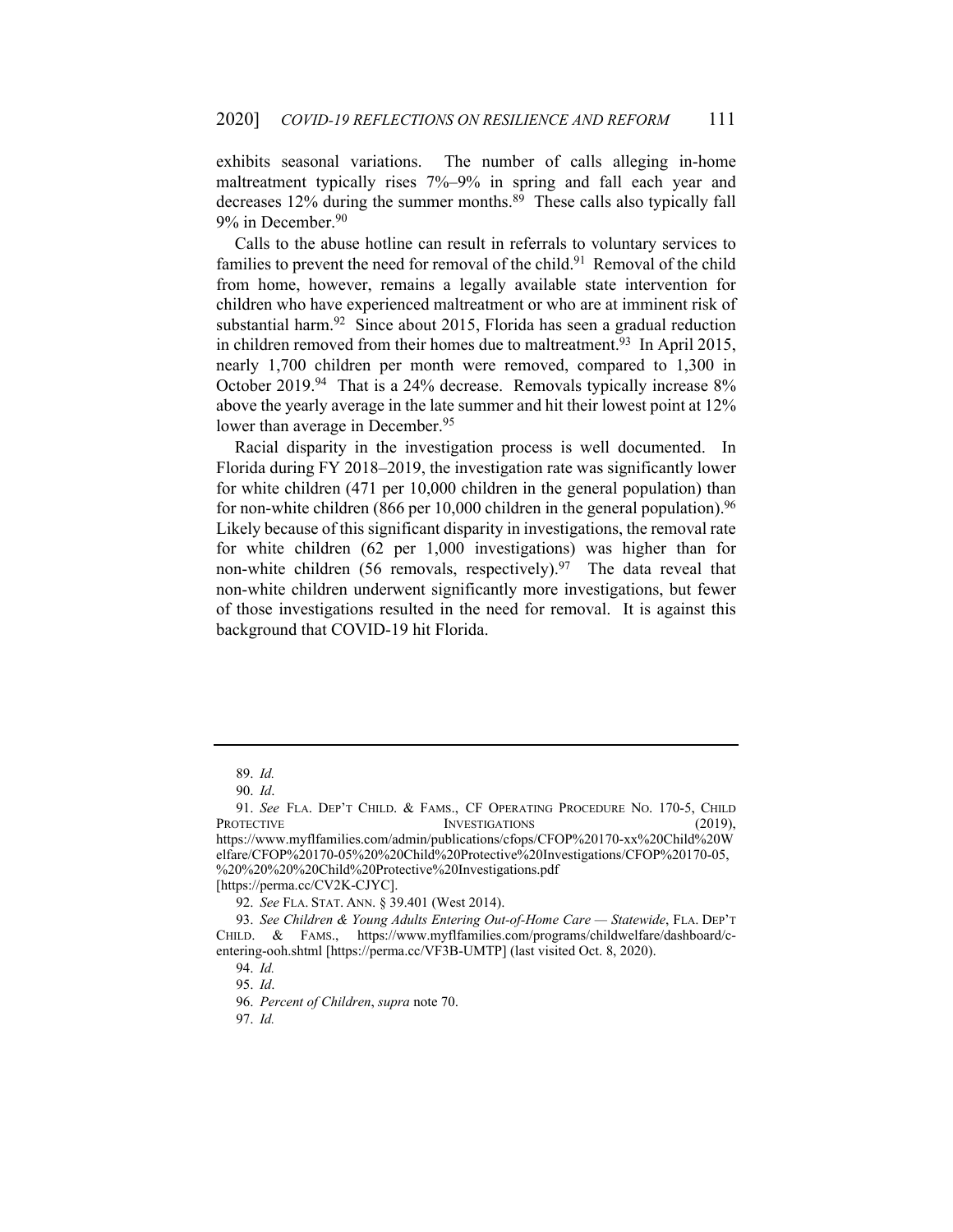#### **B. Post-COVID-19 Florida CPS Agency Practices and Data Snapshot**

#### *i. Calls to the Hotline*

In March 2020, nearly every county in Florida moved its schools online. Anticipating declines in calls to the hotline, Florida released a special flyer reminding teachers that they are mandatory reporters. It included reason for concern not only if a child communicates that they feel unsafe or is in a dangerous environment, but also more nebulous signs like lack of attendance on virtual calls, avoidance of contact after numerous calls, or significant change in mood or behavior.<sup>98</sup> The campaign raises questions about the overbreadth of mandatory reporting schemes because all children (and adults) likely experienced changes in mood or behavior caused by the unprecedented pandemic. School systems experienced many challenges with online education that may explain the lack of attendance on virtual calls, rendering those types of factors too universal to justify a reasonable suspicion of neglect or abuse.<sup>99</sup>

Despite the outreach to teachers and editorials in major news outlets, calls to the hotline did fall briefly.<sup>100</sup> In March, calls alleging in-home maltreatment dropped a modest 5% lower than expected.<sup>101</sup> That is not abnormal compared to the variation seen over a typical year or the longer trends seen in screened-out calls. In April, however, calls dropped significantly by 19%, making it the lowest single month's number of calls since Florida began reporting data in 2004. The dip was short lived, though. By May, calls were only 10% below expected, and they rebounded to 10% and 13% *above expected rates* in June and July, respectively.102

Looking solely at the number of abuse calls cannot answer whether the pandemic left children at risk. Most calls do not lead to verification or

<sup>98.</sup> *See The Classroom May Be Empty, but Our Kids Still Need You More Than Ever*, FLA. DEP'T. EDUCATION (2020), https://www.myflfamilies.com/covid19/docs/Infographic-C19-OCW-Educators-Final.pdf [https://perma.cc/7K3Z-U3BS].

<sup>99.</sup> *See id*.; Scott Travis, *Florida Schools Struggle to Keep Virtual Attendance*, S. FLA. SUNSENTINEL (Apr. 17, 2020, 6:30 AM), https://www.sun-sentinel.com/news/education/fl-ne-schools-online-learning-deadline-loomi ng-20201028-qtrl55v76rfrzj2mst47rrbzia-story.html [https://perma.cc/U9LB-MBA6].

<sup>100.</sup> *See Child Intakes Received — Statewide*, *supra* note 85.

<sup>101.</sup> *Id.* The difference here was calculated using seasonal decomposition. The process removes the normal seasonal fluctuations and long-term trends (in this case in a six-month median window) to provide a measure of unexplained variations. For a full description, see ROBERT H. SHUMWAY & DAVID S. STOFFER, TIME SERIES ANALYSIS AND ITS APPLICATIONS (4th ed. 2017).

<sup>102.</sup> *Child Intakes Received — Statewide*, *supra* note 85. For comparison, in-home maltreatment calls during Hurricane Irma dropped 11% in September 2017, and rebounded slightly by 2%–3% over the following months. *Id.*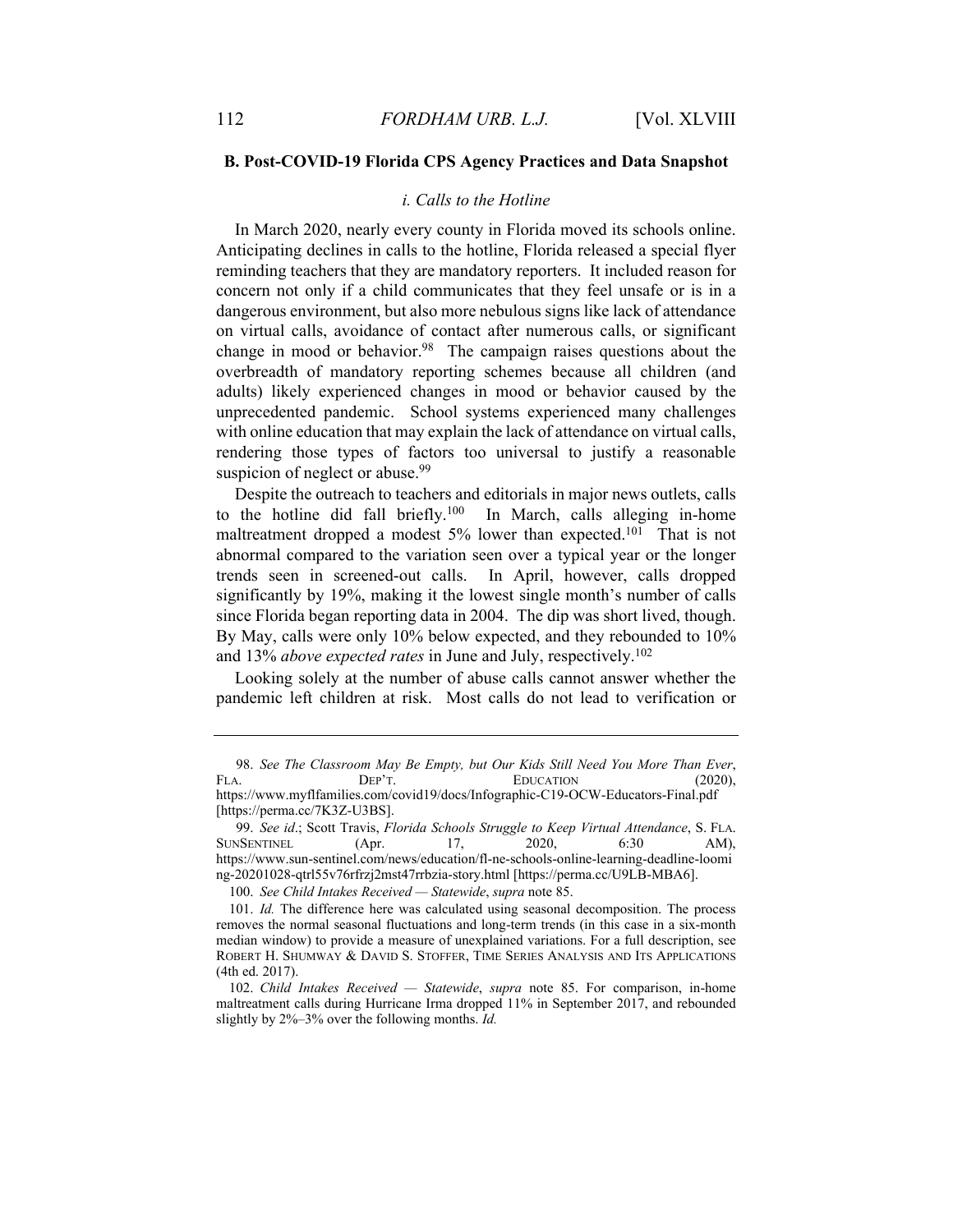removal, and time spent on unfounded investigations consumes resources investigators could use to improve the conditions and prevent the removal of a child who could safely remain at home with appropriate supports and services.<sup>103</sup> Whereas March and April are normally two of the busiest months of the year for investigators in Florida, the reduction in calls through April left many investigators in an unusual situation: they had time to work their pending cases more thoroughly. A local child abuse investigation coordinator reported in the media that investigators' caseloads during the pandemic were the lowest in recent memory.<sup>104</sup>

Investigations continued throughout the pandemic with adapted procedures to ensure investigators' safety. Florida law allows 60 days for investigations, with only limited exceptions for cases with an open criminal investigation, where a child has died, and where the child is missing.<sup>105</sup> CPS agencies provided protocols requiring frontline workers to maintain 6 feet of social distancing, practice hand-washing hygiene, wear personal protective equipment, and ask screening questions to determine if someone in the household or their close contacts exhibited COVID-19 symptoms.<sup>106</sup> Some CPS agencies also advised investigators to do expedited assessments or site visits and conduct interviews outside if possible and appropriate.<sup>107</sup>

#### *ii. Placement into Foster Care*

Despite predictions to the contrary, the reduction in calls in April and May did not notably affect the number of removals two months later in June and July. Instead, removals went slightly up for those months: 4% and 6% higher than expected. Again, April was the most atypical month, with removals down 16% based on calls made in February.<sup>108</sup>

 <sup>103.</sup> This is one reason many commentators have called for the elimination of mandatory reporting laws.

<sup>104.</sup> *See* Christopher O'Donnell, *Florida Child Abuse Reports Fall 40 Percent, but Experts Fear Abuse Hidden by Pandemic*, TAMPA BAY TIMES (May 21, 2020), https://www.tampabay.com/news/health/2020/05/20/florida-child-abuse-reports-fall-40-perc ent-but-experts-still-fear-abuse-hidden-by-pandemic/ [https://perma.cc/J6PT-U4T2].

<sup>105.</sup> *See* FLA. STAT. § 39.301 (West 2019).

<sup>106.</sup> *See COVID-19: Guidance for CPI and API Frontline Team Members*, FLA. DEP'T. CHILD.  $\&$  FAMS. (Mar. 23, 2020), http://centerforchildwelfare.fmhi.usf.edu/kb/policymemos/Final-COVID19-Guidance\_for\_C PI\_API\_Frontline%20\_Team\_Members.pdf [https://perma.cc/WY3X-KGW8]; *COVID-19: Suggested Use of Personal Protective Equipment for DCF Frontline Team Members*, FLA. DEP'T CHILD. & FAMS. (Mar. 29, 2020), http://centerforchildwelfare.fmhi.usf.edu/kb/policymemos/Final-COVID-19-Required\_Use\_ of\_PPE\_.pdf [https://perma.cc/2BKX-N39Z].

<sup>107.</sup> *See COVID-19: Guidance for CPI and API Frontline Team Members*,*supra* note 106.

<sup>108.</sup> *Children & Young Adults Entering Out-of-Home Care — Statewide*, *supra* note 93.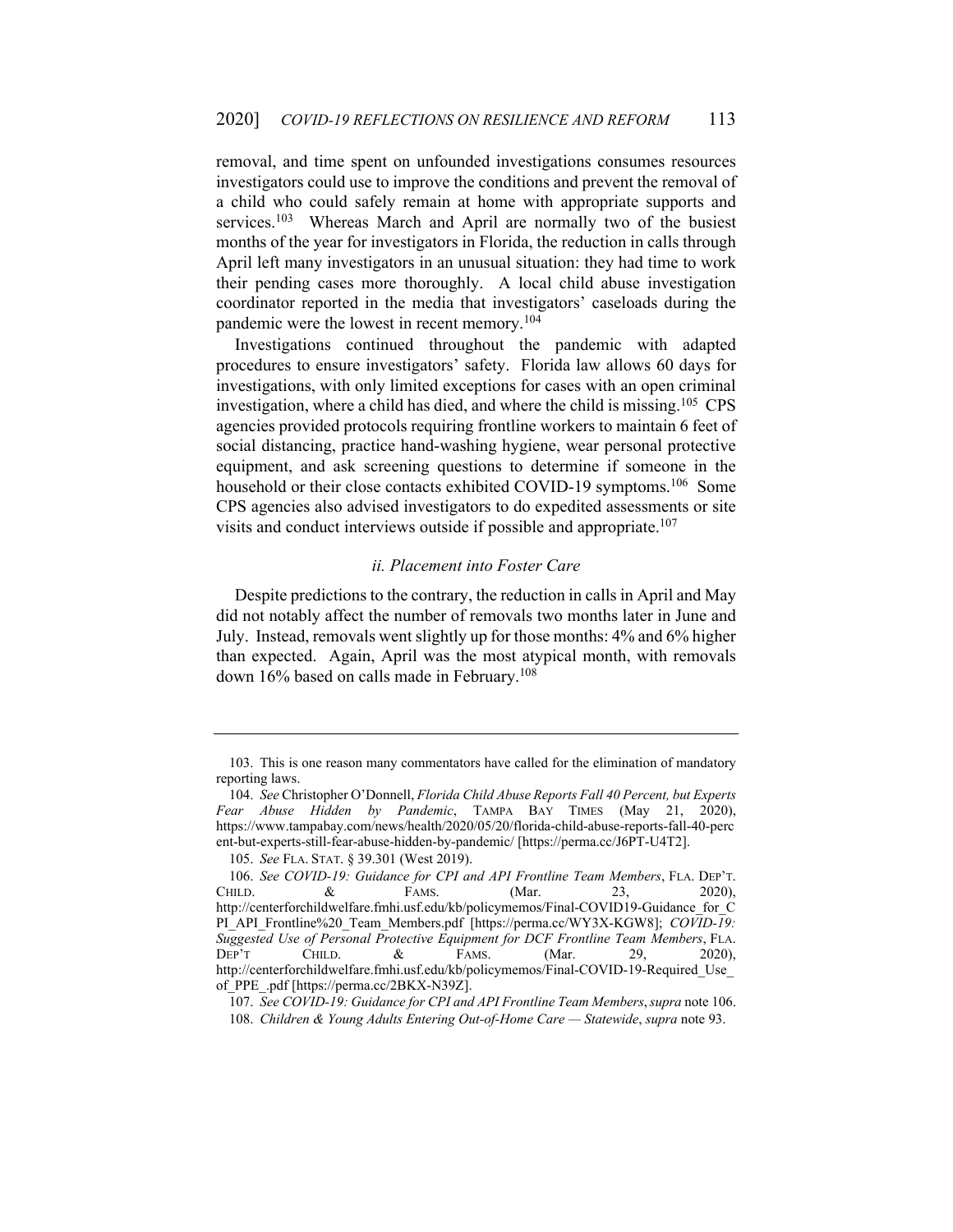The demographics of children who were removed did change, however, with significantly different patterns for children based on age and race. Newborn babies saw almost no change in removal rates (down a very typical 5%) during the pandemic, whereas infants ages one to four saw a moderate decrease in April (15%) and relatively normal rates thereafter.<sup>109</sup> Young, school-age children ages five to twelve saw the largest decrease in April (22%), but then again relatively normal rates after that, with a small rebound in July (13%).110 Finally, teens saw removals drop 17% in April and 21% in May, followed by an enormous 27% rebound in June.<sup>111</sup> Overall, Black children saw an extremely high reduction in removals in April (30%) compared to all children (15%), but then a much higher rebound in the summer (16% in June and July for Black children compared to 5% and 7% for all children).<sup>112</sup>

The reasons for removals also shifted during this period. The maltreatment type with the highest number of removals has long been parental substance abuse. Drug cases saw very little change during the pandemic. About 570 children (plus or minus the normal monthly variations and ongoing trend shifts) in Florida are removed each month related in part to their parents' use of drugs.<sup>113</sup> In April, the number was  $3\%$  below expected at 568, and in May, it was down only 4%.114 Removals for drug abuse rose 14% in July, with 649 children entering care under that maltreatment type.<sup>115</sup> Such spikes, however, are not uncommon in the data. Similarly, domestic violence removals never saw a significant dip in April, but increased nearly 25% in June, also a normal rate of variation.<sup>116</sup> Conversely, inadequate supervision removals were down 27% in April, but have remained fairly normal ever since.<sup>117</sup>

Other maltreatment types showed a dip and rebound pattern. Physical abuse removals were down 20% in April and 15% in May, but rose above expected by 30% in June and 15% in July.<sup>118</sup> Sexual abuse removals saw an even more pronounced dip and rebound, in part because the number of children removed under this category is so small, typically around 30–50 per

- 109. *Id.* 110. *Id.*
- 111. *Id.*
- 112. *Id.*
- 113. *Id.*
- 114. *Id.*
- 115. *Id.*
- 116. *Id.*
- 117. *Id.*
- 118. *Id.*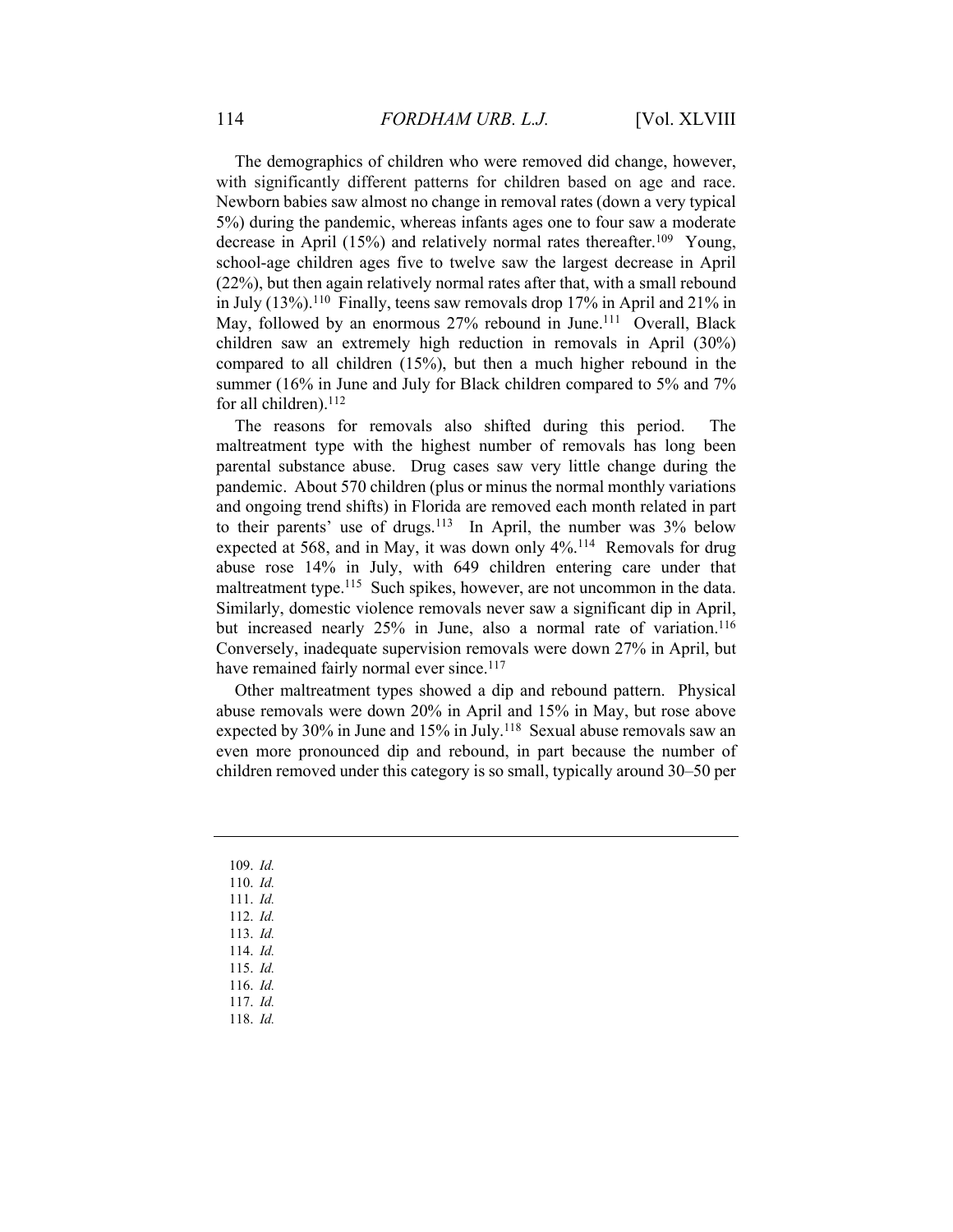month. Sexual abuse removals were down 40% in March and April (26 and 23 removals respectively), but rebounded 52% in June to 49 removals.<sup>119</sup>

The data does not show the reasons for these changes. Possible explanations include abuse reporters having less access to certain children, abuse reporters and the state using different risk thresholds for action during the pandemic, and investigators having more time to investigate — and support — families due to lower caseloads. The result was that a higher proportion of children were removed for maltreatment as opposed to environmental hazards and other circumstances more squarely related to poverty and neglect.

#### *iii. System Performance Metrics*

There were also notable shifts in the operation of the foster care system during this time. The number of children in foster care and relative care remained nearly constant during the pandemic, but the number of children in group care dropped 5% from 1,900 to 1,800 from March to July.<sup>120</sup> Much of that reduction in group homes came from children who ran away: there were 144 foster youths on the run in March and 200 in April.<sup>121</sup> Many of the children who ran were non-white, female youth who lived in group homes.<sup>122</sup>

The pandemic also greatly affected the number of foster children in correctional settings. The number dropped 33% from 203 in March to 137 in July — this was the fewest Florida foster children in jail since data became available in 2004.123 Black children saw a 35% decrease in incarceration from 82 to 53 children.<sup>124</sup> Non-Hispanic, white children saw a more modest 18% decrease from 61 to 50 children.125

Florida's system saw mixed results on measures of child well-being during the pandemic. Unsurprisingly, foster children's access to routine medical care decreased. Only 75% of children received timely dental care, the lowest since its peak of 95% in 2013.126 The percent of children obtaining timely medical care was 93%, down from the near-constant rate of

<sup>119.</sup> *Id.*

 <sup>120.</sup> The Authors obtained this Florida Safe Families Network placement history data via a records request placed on July 15, 2020, to the Florida Department of Children and Families. 121. *Id.*

<sup>122.</sup> *Id.*

<sup>123.</sup> *Id.*

<sup>124.</sup> *Id.*

<sup>125.</sup> *Id.*

<sup>126.</sup> *Children Receiving Dental Services in the Prior Seven Months — Statewide*, FLA. DEP'T CHILD.  $\&$  FAMS., https://www.myflfamilies.com/programs/childwelfare/dashboard/receiving-dental.shtml [https://perma.cc/YL4S-CKU3] (last visited Oct. 6, 2020).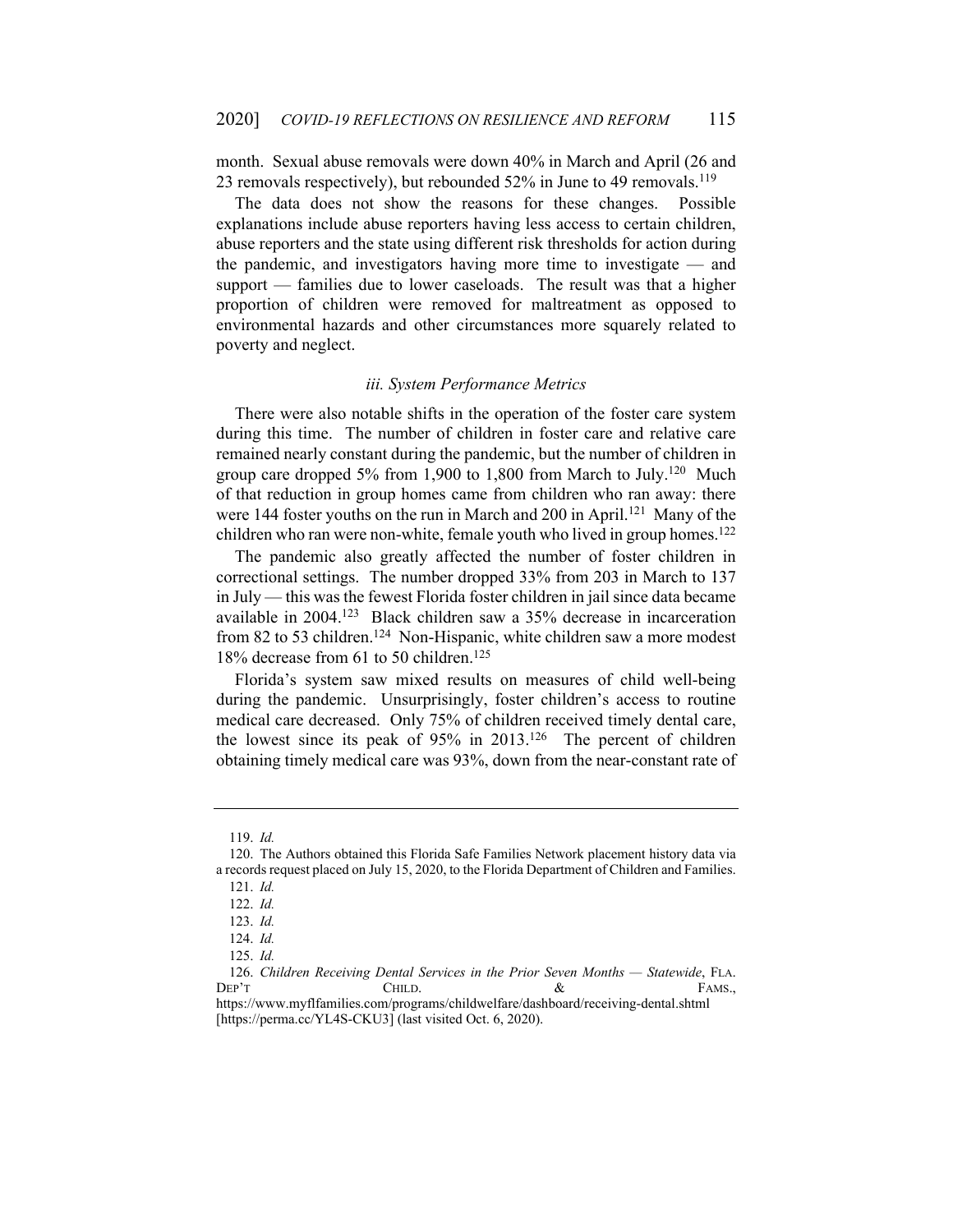97%.127 There was no notable change in medical nor mental health hospitalizations.128

Many standard system performance measures were not notably impacted by the pandemic. Florida, in fact, saw a very slight increase in the percent of children who were seen by a case manager every 30 days at  $99.5\%,129$ possibly due to the expansion of virtual visits. There was no measurable change in the percent of children who re-entered care in less than 12 months of reaching permanency, $130$  and there was also no notable change in the number of sibling groups placed together.<sup>131</sup> Importantly, though, Florida does not publish data on the number of children who had visitation with their parents, the number of parents who successfully are linked to services and complete them, or the number of cases that experience significant delays in the statutory timeframes.

Florida did improve one measure during the quarantine: placement stability. The federal standard for a state is 4.12 placement changes per 100,000 bed days in care.132 At the beginning of the quarantine, Florida met the federal standard on placement stability for the first time in nearly five years.133 Florida's rate dropped from 4.27 changes before the pandemic to  $3.76$  changes during the pandemic.<sup>134</sup> There were notable differences among the children by race. White children's rate dropped from 3.96 to 3.59 (a decrease of 9%), while Black children's rate dropped from 5.02 to 4.20 (a

<sup>127.</sup> *Children Receiving Medical Services in the Prior Twelve Months — Statewide*, FLA. DEP'T CHILD.  $\&$  FAMS.,

https://www.myflfamilies.com/programs/childwelfare/dashboard/receiving-medical.shtml [https://perma.cc/3XHF-LPH3] (last visited Oct. 6, 2020).

 <sup>128.</sup> The Authors obtained this Florida Safe Families Network placement history data via a records request placed on July 15, 2020, to the Florida Department of Children and Families.

<sup>129.</sup> *Children Under Supervision Seen Every Thirty Days — Statewide*, FLA. DEP'T CHILD. & FAMS., https://www.myflfamilies.com/programs/childwelfare/dashboard/seen-30.shtml [https://perma.cc/W7R7-MJTL] (last visited Oct. 6, 2020).

<sup>130.</sup> *See Children Achieving Permanency and Not Re-Entering Care w/in 12 Months — Statewide*, FLA. DEP'T CHILD. & FAMS., https://www.myflfamilies.com/programs/childwelfare/dashboard/do-not-reenter-within-12.s html [https://perma.cc/R9YL-MN2G] (last visited Oct. 6, 2020).

<sup>131.</sup> *See Sibling Groups Where All Siblings Are Placed Together — Statewide*, FLA. DEP'T CHILD.  $\&$  FAMS., https://www.myflfamilies.com/programs/childwelfare/dashboard/siblings-together.shtml

<sup>[</sup>https://perma.cc/PWK7-CUYZ] (last visited Oct. 7, 2020).

<sup>132.</sup> *Placement Moves per 1,000 Bed Days in Out-of-Home Care — Statewide*, FLA. DEP'T CHILD.  $\&$  FAMS.,

https://www.myflfamilies.com/programs/childWelfare/dashboard/moves-1000.shtml [https://perma.cc/7GW4-TZHB] (last visited Oct. 7, 2020).

<sup>133.</sup> *Id.*

<sup>134.</sup> *Id.*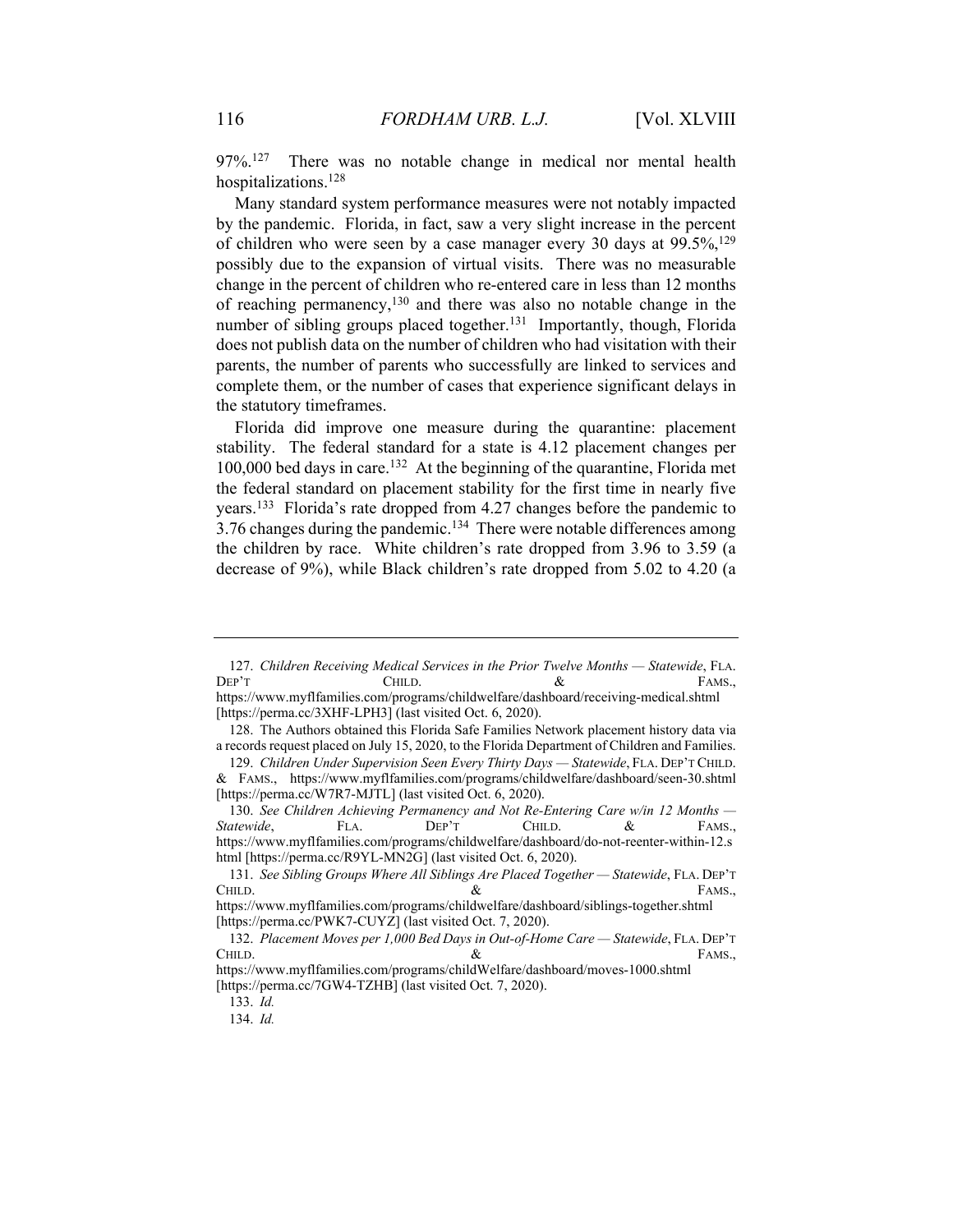decrease of 16%).<sup>135</sup> This was a significant improvement for Black children but still above the federal standard.

Finally, the pandemic appears to have slowed some children's exit from care. Overall, exit rates did not vary much during the pandemic, in part because exits had been falling for approximately a year prior. Exits increased a modest 8.4% above expected in April and have exhibited typical numbers thereafter.<sup>136</sup> There are some notable differences in each exit type, however. Reunifications have been consistently lower during the pandemic, decreasing 11% in May and then 16% in August.<sup>137</sup> Guardianships, which have been on the gradual decline in Florida for years, decreased 28% in March, but were up slightly April through May before dropping again in August.138 Adoptions saw the biggest change over the months of the pandemic, with a drop from a median of 320 adoptions per month in April to 200 per month in August. This is consistent with reports that many circuits have halted trials for termination of parental rights, suggesting the adoptions that are occurring were either pending prior to the pandemic or the result of voluntary surrenders or defaults.

Taken together, the data suggest that the pandemic effectively slowed the system down, if only for a few months. Reporters made fewer calls but without significantly reducing the number of children who were removed compared to the historical trends. Investigators had more time and shifted the types of cases they focused on, while case managers saw children more consistently. Placements did not disrupt as frequently, and fewer children saw the inside of a jail. The court system paused the steps leading up to involuntary termination of parental rights and adoption and gave everyone a chance to breathe, but moderately decreased the rate of reunification in the process. As a result, Black children briefly saw a reprieve from some of the most damaging parts of the process that had disproportionately fallen on them and their families for decades.

## **III. REFLECTIONS ON RESILIENCE AND REFORM**

Given the significant health and economic consequences of the pandemic, it is reasonable to anticipate that the effects of the current crisis will have a long-term impact on families that were vulnerable even before the

<sup>135.</sup> *Id.*

<sup>136.</sup> *Children & Young Adults Exiting Out-of-Home Care — Statewide*, FLA. DEP'T CHILD.  $\&$  FAMS.,

https://www.myflfamilies.com/programs/childWelfare/dashboard/cya-exiting-ooh.shtml [https://perma.cc/Q6DP-852S] (last visited Oct. 7, 2020).

<sup>137.</sup> *Id.*

<sup>138.</sup> *Id.*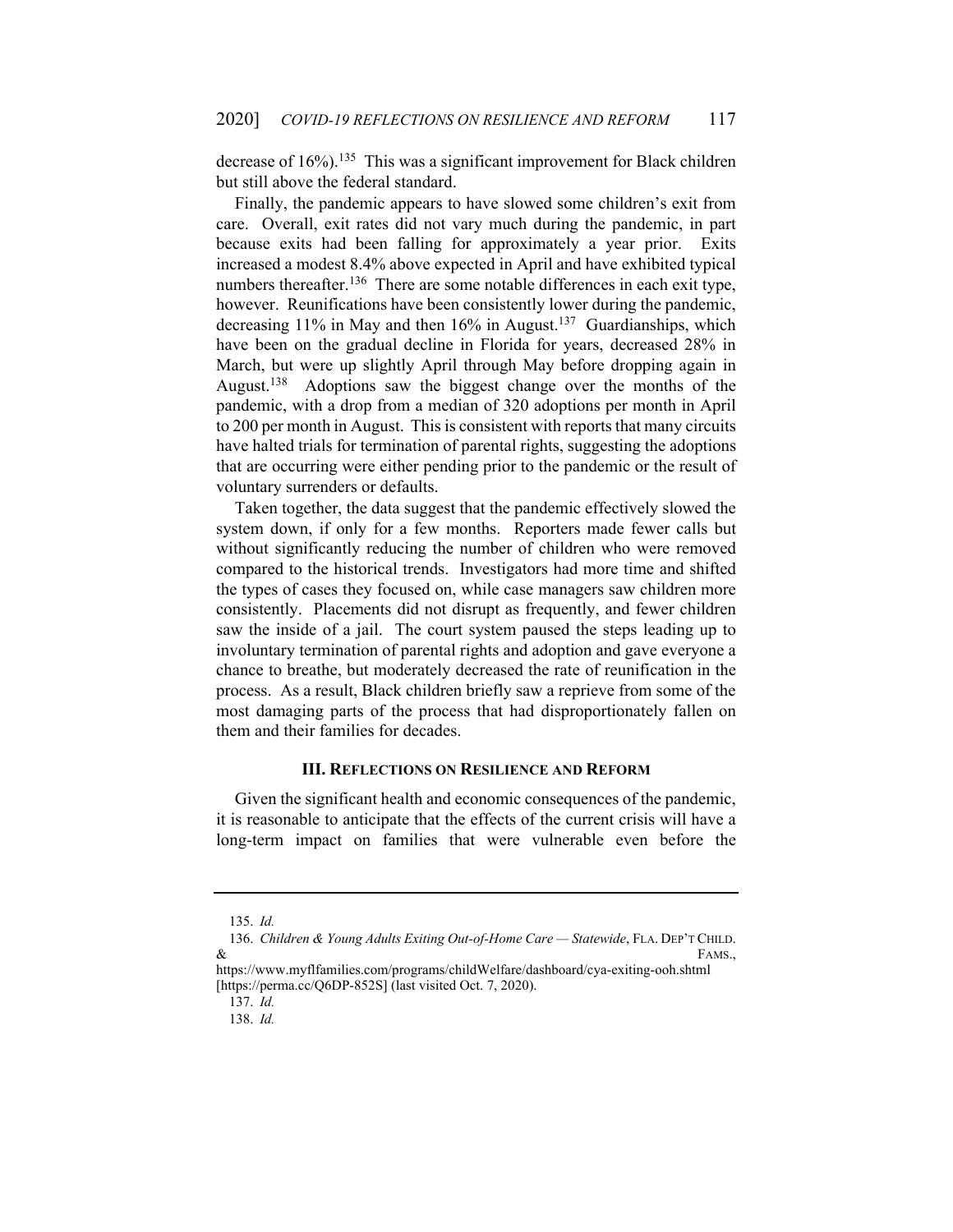pandemic.139 Evidence from the Great Recession of 2007 to 2009, and predictions from economists, suggest that low-income families will experience the greatest financial instability and slowest recovery from the current financial crisis.<sup>140</sup> Job loss, increased burden of childcare responsibilities, increased evictions, and housing stability will all compound pre-existing inequities and fall disproportionately on people of color, immigrants, and low-income people.<sup>141</sup> If the child welfare system continues to respond in its usual way — equating poverty with maltreatment — then the concerns about an explosion in child welfare cases could become a self-fulfilling prophecy. There have been other periods of exponential increases in caseloads where a combination of forces led to more children entering the system and slower exits.<sup>142</sup> But that explosion is not inevitable. As David Kelly noted, "if we take a closer look through a less judgmental and reactionary lens, we might be able to see the depth of resiliency that is present and the remarkable efforts poor parents make to get by on the smallest fraction of what many of us have."<sup>143</sup> The pandemic presents an opportunity to provide economic relief, connect children and families with much-needed supports and services, and bend the arc of justice in favor of long-overdue reform of the child welfare system.

This Part focuses on three areas for reform — eliminating mandatory reporting statutes, expanding prevention services to avoid removal and support family reunification, and increasing funding for services to support economically vulnerable families. The reason for focusing on these particular reforms is that, to the extent the pandemic places additional stress on low-income families, children should not be removed from their families for factors that are associated with poverty. Rather, we should seek to improve community-based resources and ensure that families have the necessary financial, housing, and other services to meet their needs. The COVID-19 pandemic should push us further in the direction of prevention, rather than having a knee-jerk reaction in the direction of expanded removal. This data snapshot underscored the importance of having data and understanding long-term trends, rather than having a reactionary response. This data snapshot showed that, even with a temporary drop in calls to the abuse hotline, the child welfare system continued to remove children at similar rates as in the past. Notably, a shift in the reasons for removals; more removals for reasons such as substance abuse and physical abuse and fewer removals for neglect, suggests that the system focused more on objectively

<sup>139.</sup> *See An Emergency Policy Response to the Coronavirus (Covid-19)*, *supra* note 8.

<sup>140.</sup> *See id.*

<sup>141.</sup> *See id.*

<sup>142.</sup> *See* Wulczyn, *supra* note 42.

 <sup>143.</sup> Kelly, *supra* note 67.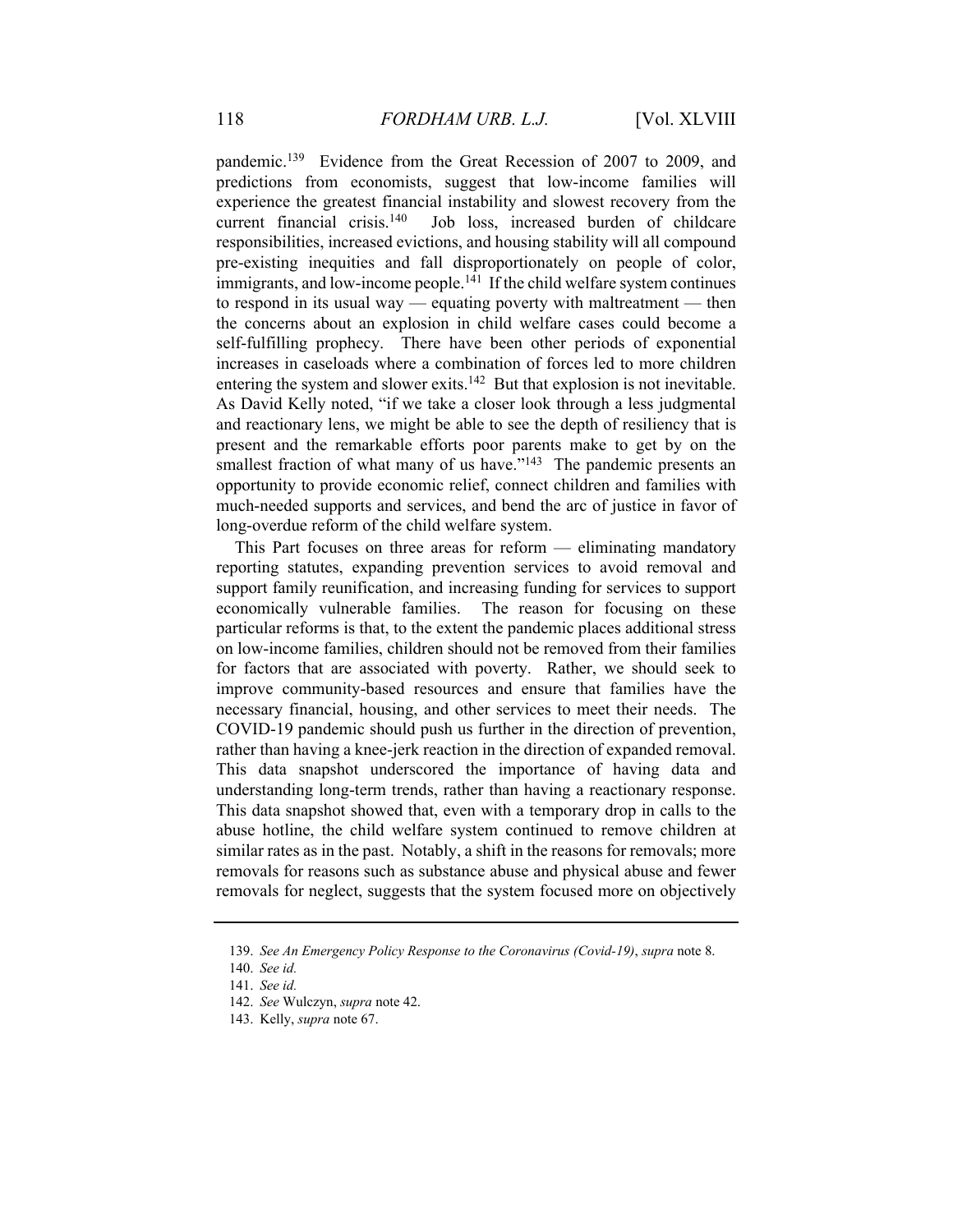provable maltreatment types, rather than the more subjective, poverty-based grounds that sweep in a disproportionate share of low-income families of color. Black children saw a reduction in their removal rates due to this shift. Although it is just a point-in-time snapshot, and we do not have explanations for the data, it raises the possibility that we can continue to shift the child welfare system to remove children only in the most serious cases, while providing sufficient services and resources to families so that children can remain safely in their communities. Interestingly, although we do not know why, there were also benefits for children already in care who saw more placement stability and a decline in referrals to the juvenile justice system. It begs the question of why we cannot achieve those results in normal times, and although it is beyond the scope of this Essay, it is important to understand the reasons for these results.

#### **A. Reduce High Volume Reports by Eliminating Mandatory Reporting**

The focus on mandatory reporters as part of the narrative that children are at heightened risk of undetected maltreatment presents an opportunity to reconsider the utility and effectiveness of a mandatory reporting scheme. States adopted mandatory reporting statutes in the late 1960s in response to Dr. C. Henry Kempe's research identifying the battered child syndrome.<sup>144</sup> Initially envisioned with a limited scope — primarily for doctors to report serious physical abuse — reporting requirements have been substantially expanded to include a long list of mandated reporters and required reporting of a broad range of harms that could be classified as abuse and neglect of varying types.<sup>145</sup> Eighteen states now require mandatory reporting by everyone in the state, while the others require reporting by a specified list of professionals.146 Florida requires the reporting of even subjective suspicions of maltreatment. Mandatory reporting has been criticized because of this broad scope.147

Removing mandatory reporting would eliminate some of the pressure that creates the high volume of reports that sweep in large numbers of low-income and minority families for neglect. There is no evidence that

<sup>144.</sup> *See* Leonard G. Brown III & Kevin Gallagher, *Mandatory Reporting of Abuse: A Historical Perspective on the Evolution of States' Current Mandatory Reporting Laws with a Review of the Laws in the Commonwealth of Pennsylvania*, 59 VILL. L. REV. TOLLE LEGE 45 (2013).

<sup>145.</sup> *See* Gupta-Kagan, *supra* note 12, at 929–30.

<sup>146.</sup> *See* MANDATORY REPORTERS OF CHILD ABUSE AND NEGLECT, *supra* note 13.

<sup>147.</sup> *See* Gupta-Kagan, *supra* note 12, at 931 (citing SETH C. KALICHMAN, MANDATED REPORTING OF SUSPECTED CHILD ABUSE: ETHICS, LAW, & POLICY 30–33 (2d ed. 1999)).

<sup>147.</sup> *See id.*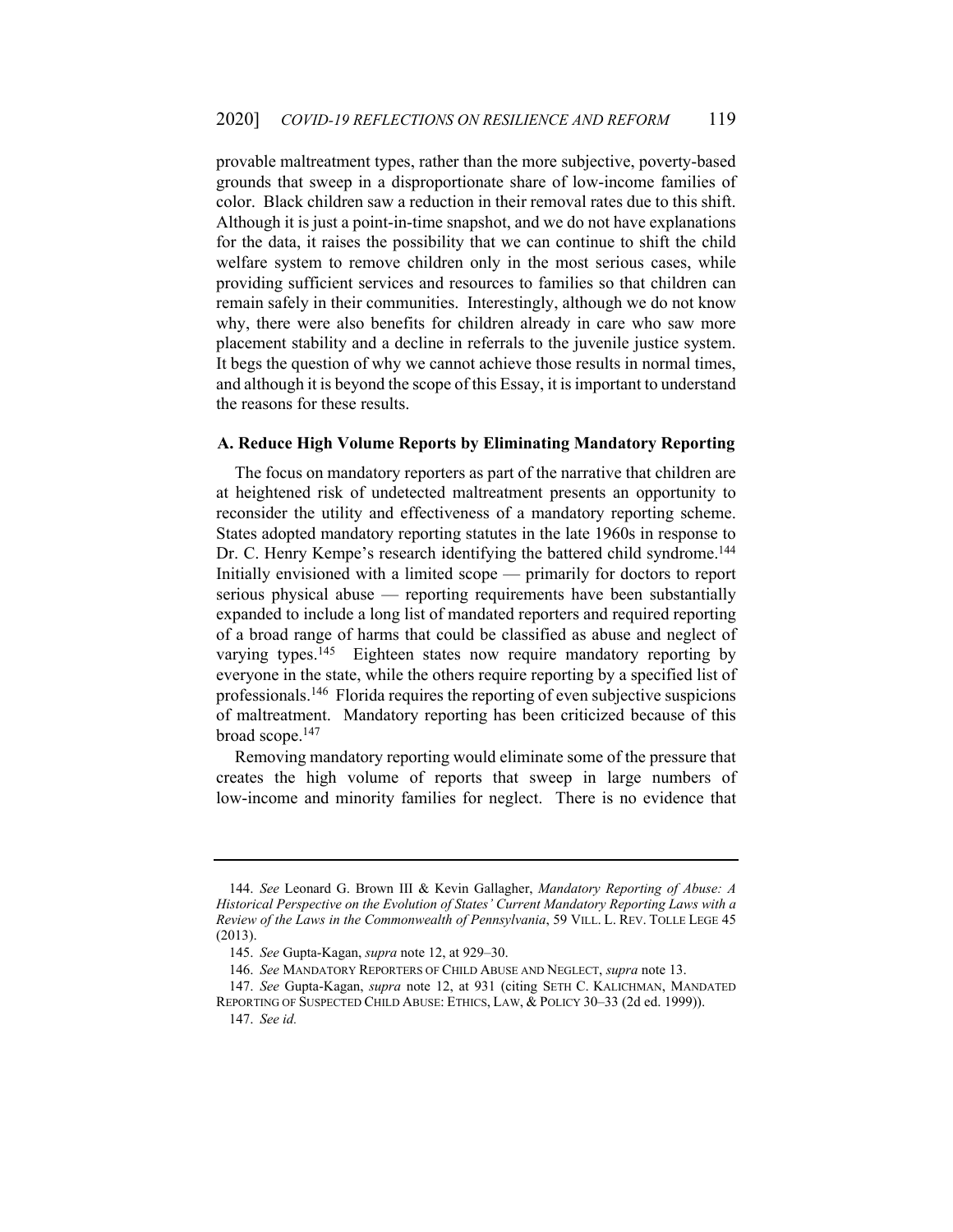mandatory reporting laws have made our system any safer.<sup>148</sup> The data discussed in this Essay suggest that the reduction in calls during the pandemic did not reduce the number of removals. In fact, removals increased slightly, suggesting that higher-risk calls were made and investigated. The data presented here are also consistent with studies showing that when states have universal mandatory reporting, the subsequent higher call rates correspond to higher rates of confirmed neglect, not physical abuse.149 Increased reporting does not lead to fewer child fatalities,150 and comparison to similar legal systems with narrower reporting mandates provides no evidence of better safety outcomes.<sup>151</sup> There are many better ways to identify and support families suffering from poverty than a call to the hotline.

Much of the concern about reporting during COVID-19 stemmed from the fact that with children out of school, teachers could no longer make reports. Reports indeed decreased during the pandemic. But it does not necessarily follow that children were more at risk. Educational personnel is often the largest source of child welfare referrals with, for example, 20.5% of reports nationally in 2018 coming from schools.152 However, when compared with other professional reporters, one study found that reports from school personnel were the least likely to be substantiated after investigation nationally and in most states.<sup>153</sup> Reports from schools are also a major source of anti-Black inequity in the system. Kathryn Krase's analysis of data from the National Child Abuse and Neglect Data System found that educational professionals are twice as likely to report Black

<sup>148.</sup> *See id.*

<sup>149.</sup> *See* Grace W. K. Ho, Deborah A. Gross & Amie Bettencourt, *Universal Mandatory Reporting Policies and the Odds of Identifying Child Physical Abuse*, 107 AM.J. PUB. HEALTH 709, 710 (2017); *see also* Gupta-Kagan, *supra* note 12; Vincent J. Palusci & Frank E. Vandervort, *Universal Reporting Laws and Child Maltreatment Report Rates in Large U.S. Counties*, 38 CHILD. & YOUTH SERVS. REV. 20 (2014).

<sup>150.</sup> *See* DUNCAN LINDSEY, THE WELFARE OF CHILDREN 27 (2d ed. 2004). 151.

Jane Walfogel's comparison of [child welfare systems in] the United States and Britain United Kingdom (which does not have mandatory reporting) found that this relatively high level of reports did not lead to better child safety outcomes; if anything, children suffered less repeat maltreatment in Britain, which is without mandatory reporting.

Gupta-Kagan, *supra* note 12, at 936 (quoting JANE WALDFOGEL, THE FUTURE OF CHILD PROTECTION 64 (1998)).

 <sup>152.</sup> *See* CHILD MALTREATMENT 2018,*supra* note 27, at 8.

<sup>153.</sup> *See* Kathryn S. Krase, *Educational Personnel as Reporters of Suspected Child Maltreatment*, 35 CHILD. & SCHS. 147, 148 (2013).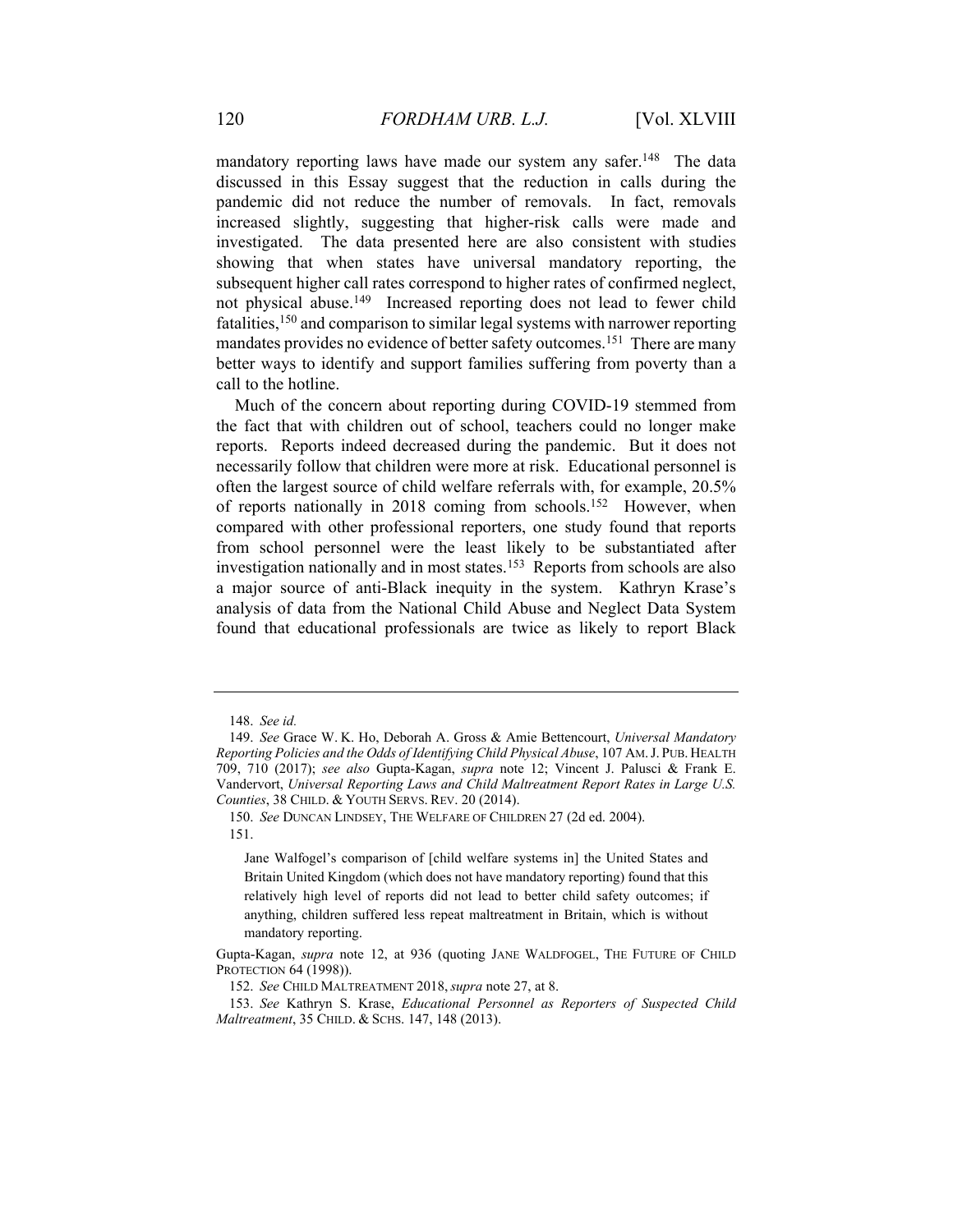children than white children, which was a higher disparity than all other professionals except social workers and medical providers.154

There is also evidence that some mandatory reporters view reporting as their sole responsibility and forego other types of help they might provide the family. In other words, once a report is made, reporters assume they have done what is needed to get the family appropriate support.<sup>155</sup> A recent study by Kelley Fong shows that school personnel sometimes make maltreatment reports to compensate for the school's and community's perceived lack of therapeutic and supportive services for children and families, but by channeling families to a punitive system, the schools destroy their relationships with families they could have helped.<sup>156</sup>

The punitive nature of the system also prevents families from asking for help for issues like mental health, substance abuse, prenatal care, or domestic violence, for fear that they will be reported or have their services interrupted after a report has been made.<sup>157</sup> Josh Gupta-Kagan has argued that the law thus stands in the way of a more appropriate public health response that would encourage people to seek needed services, allow service providers to deliver services without disrupting their confidential relationships, and encourage professionals to make direct referrals for services.158 While the reasons for these findings are unclear, they provide further reasons to be cautious in interpreting the impact of fewer reports from schools.159

## **B. Expand Prevention Efforts**

The child welfare system should give potential reporters and families seeking help alternatives by doubling down on prevention services available

<sup>154.</sup> *See* Kathryn S. Krase, *Child Maltreatment Reporting by Educational Personnel: Implications for Racial Disproportionality in the Child Welfare System*, 37 CHILD. & SCHS. 89, 94 (2015).

<sup>155.</sup> *See* Gary B. Melton, *Mandated Reporting: A Policy Without Reason*, 29 CHILD ABUSE & NEGLECT 9, 14 (2004).

<sup>156.</sup> *See* Kelley Fong, *Getting Eyes in the Home: Child Protective Services Investigations and State Surveillance of Family Life*, 85 AM. SOCIO. REV. 610, 610 (2020).

 <sup>157.</sup> There is no legal definition of the association between child welfare and domestic violence, leaving room for subjective determinations about when children are removed because their parents are being abused. Adult victims of domestic violence may be deterred from seeking help for fear of losing their children, and all families do not require the level of intervention provided by the child protection system. *See* Lois A. Weithorn, *Protecting Children from Exposure to Domestic Violence: The Use and Abuse of Child Maltreatment Statutes*, 53 HASTINGS L.J. 1, 120–21 (2001). Another example is that pregnant women who are using drugs may not seek prenatal care because they fear disclosure of drug use would jeopardize custody of current children or the newborn. *See* Ellen M. Weber, *Child Welfare Interventions for Drug-Dependent Pregnant Women: Limitations of a Non-public Health Response*, 75 UMKC L. REV. 789, 819 (2007).

<sup>158.</sup> *See* Gupta-Kagan, *supra* note 12, at 933–34.

<sup>159.</sup> *See id.*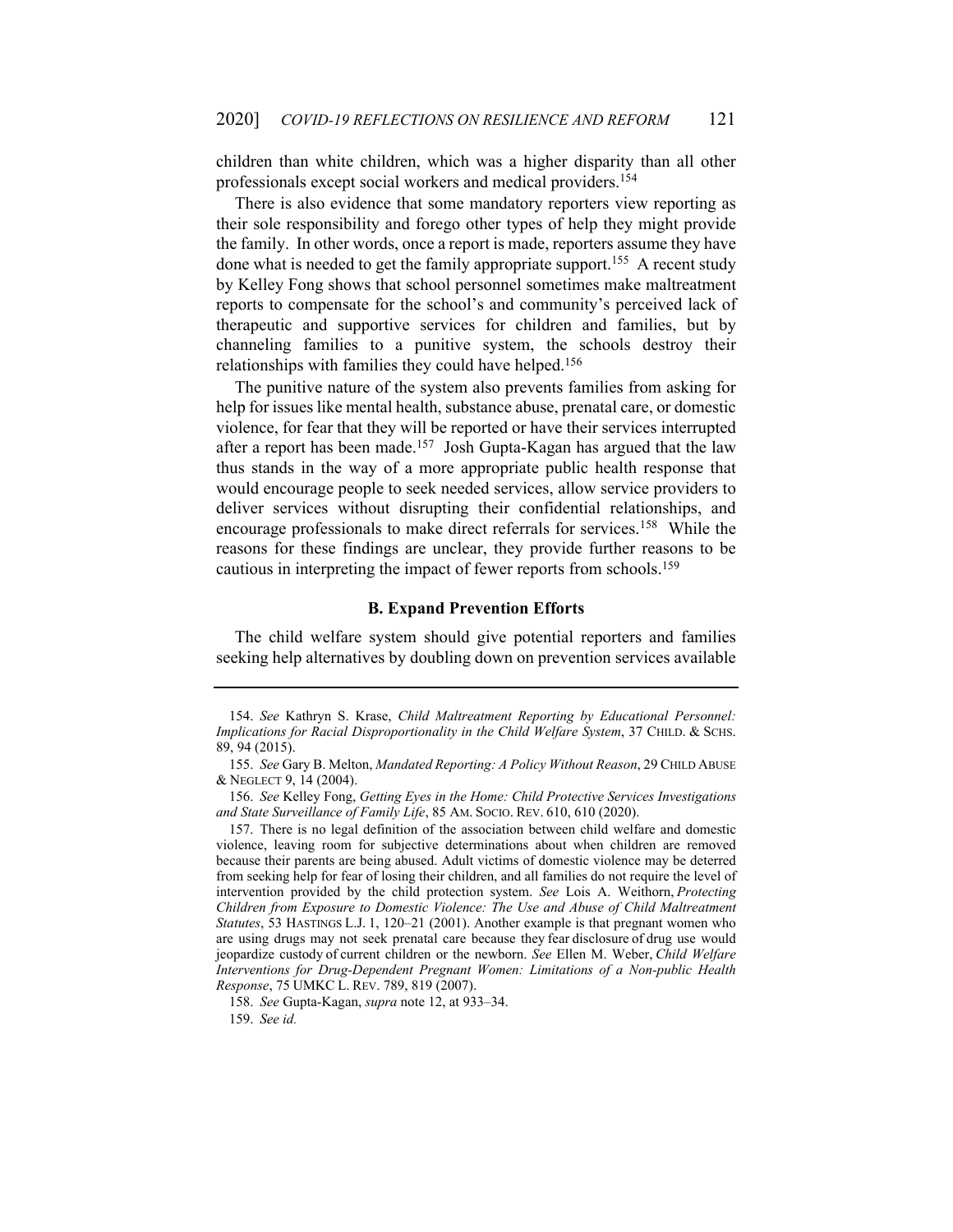in their communities. Federal child welfare policy tends to swing between family preservation and permanency. Family preservation includes preventing removal altogether by providing families with services that allow children to remain safely at home, and when children are removed, prioritizing placements with relatives.160 Permanency driven policies, on the other hand, emphasize speedy resolution of child welfare cases, most often in the direction of adoption and severing parental rights.<sup>161</sup>

Federal law has recently shifted priorities in favor of family preservation. The Family First Prevention Services Act (Family First), signed into law on February 9, 2018, overhauls the funding structure in Title IV-E and Title IV-B of the Social Security Act, which funds a significant part of the child welfare system.<sup>162</sup> Title IV-E funds could previously be used only for children already in foster care, certain administrative expenses, training, and adoption and guardianship assistance. Family First allows federal reimbursement for mental health services, substance use treatment, and in-home parenting skill training to prevent children from entering foster care, eliminating time limits for the provision of family reunification services, and establishing model licensing requirements for foster homes.<sup>163</sup> In response to barriers states face in transitioning their child welfare system, Congress passed the Family First Transition Act a year later to provide financial relief to states while they ramped up their ability to implement the Family First Act.<sup>164</sup> With the added challenges of the pandemic, it may be easy for states and local communities to become further delayed or sidetracked in implementing the Family First Act. Family First is not a panacea, and critics worry that it does not go far enough in spurring needed child welfare reform, but it uses the power of the federal purse to push states in the direction of prevention, and that direction should not be derailed.165

 <sup>160.</sup> Family First Prevention Services Act, Pub. L. No. 115-123, §§ 50711–50782, 132 Stat. 170 (2018) (representing a federal shift in favor of funding and policies that seek to provide services to prevent children from entering the foster care system).

 <sup>161.</sup> The Adoption and Safe Families Act, Pub. L. No. 105-89, § 101, 111 Stat. 2115, 2116 (1997) (codified as amended at 42 U.S.C. § 1305) (responding to concerns that children were languishing in care. This represented a shift in favor of permanency by imposing deadlines for reunification efforts, and incentivizing termination of parental rights and subsequent adoption).

<sup>162.</sup> *See* Family First Prevention Services Act, Pub. L. No. 115-123, §§ 50711–50782, 132 Stat. 170.

<sup>163.</sup> *See id.* §§ 111, 121, 131.

 <sup>164.</sup> *See* H.R. 1865, 116th Cong. (2020).

<sup>165.</sup> *See* Elizabeth Jordan & Amy McKlindon, *The Family First Transition Act Provides New Implementation Supports for States and Tribes*, CHILD TRENDS (Mar. 10, 2020), https://www.childtrends.org/publications/the-family-first-transition-act-provides-new-imple mentation-supports-for-states-and-tribes [https://perma.cc/X737-LF7V]; *see also* Lindsey Getz, *A Closer Look at Family First — the Pros and Cons of Recent Foster Care Legislation*,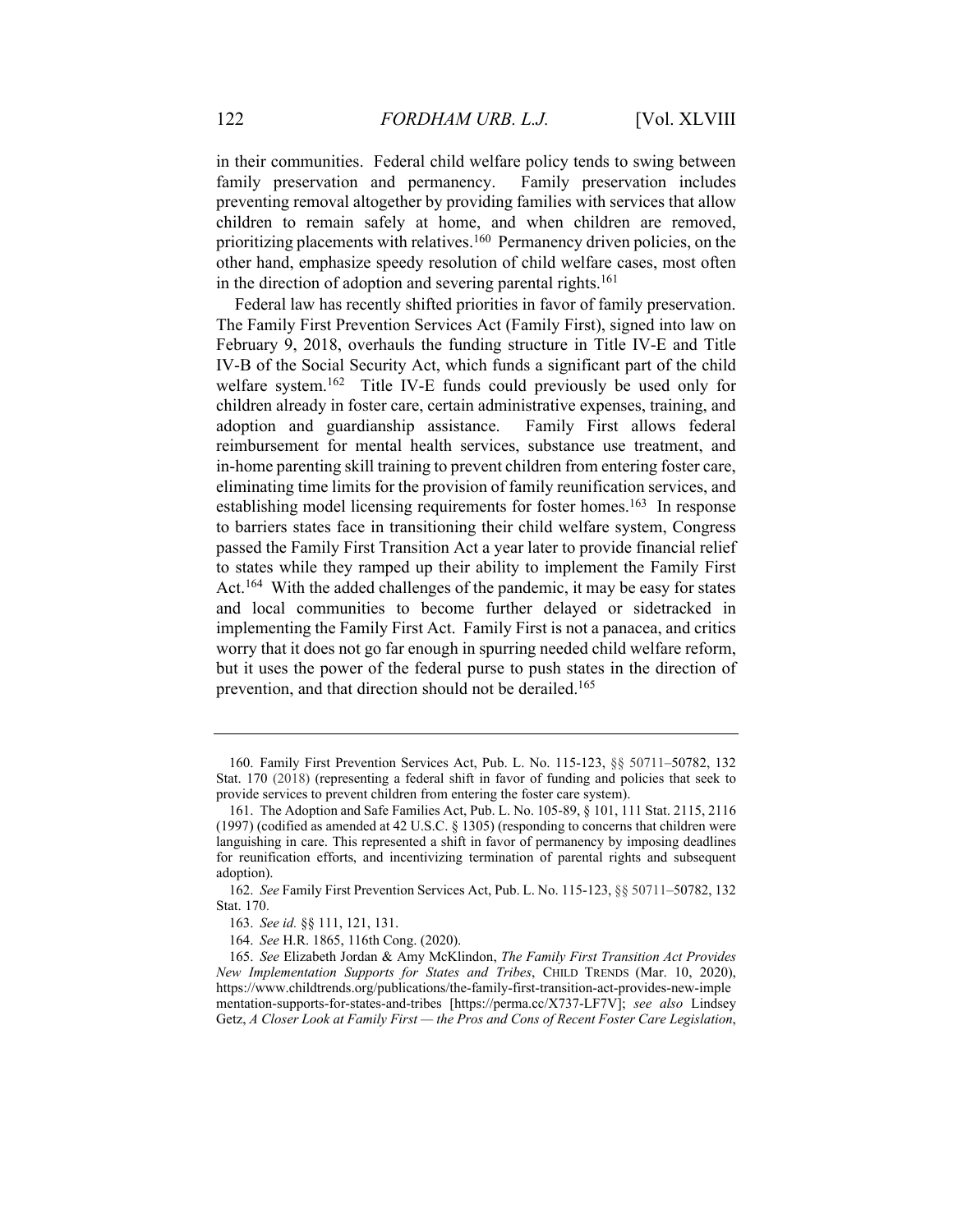Child welfare providers, once involved with a family, should be intentional about preventing removal. The pandemic shows that agencies can show significantly more grace towards struggling families than has historically been given. Anecdotes reported in the media suggest that child welfare agencies, otherwise exclusively focused on removing children, have been more sympathetic to the needs and challenges faced by families. For example, a newspaper reported that the Marshfield Child Advocacy Center, which typically served as an intake site for children, started delivering food and assisting families with emergency financial support to help pay rent, electricity, and phone bills.<sup>166</sup> Media reports from New York noted that investigators responding to reports of neglect found that they were related to struggles with COVID-19. In one case, investigators decided against removal from a home where there was no food and instead delivered food from a pantry to the family. In another, they provided tablets to children who had been reported as truant from online schooling.<sup>167</sup> These are approaches that should be taken even outside of a national crisis. Moreover, states should strengthen their community-based services and prevention efforts, even beyond what is available through the federal child welfare funding streams.

Advancing family preservation policies also requires attention to reunifying families after children are removed. The Adoption and Safe Families Act (ASFA) requires that child welfare agencies seek termination of parental rights if a child has been in foster care for the last 15 out of 22 months, while simultaneously incentivizing adoption.<sup>168</sup> Parents must, within a year, show that they have remediated the circumstances that brought them into the system. CPS agencies assign parents to cookie-cutter tasks like completion of parenting classes or domestic violence classes with no proven efficacy and that are not tailored to address the family's most critical needs or culturally appropriate.<sup>169</sup> Under the watchful eye of the state, every challenge the family confronts becomes evidence of their unfitness as a parent.

SOC. WORK TODAY, https://www.socialworktoday.com/archive/exc\_0319.shtml [https://perma.cc/WE53-X638] (last visited Aug. 31, 2020).

<sup>166.</sup> *See* Gina Barton, *'No One Is There to Point It Out': Experts Say More Child Abuse Is Likely Happening — but with Kids at Home, It's Not Being Reported*, MILWAUKEE J. SENTINEL (May 7, 2020, 1:54 PM), https://www.jsonline.com/story/news/2020/05/07/wisconsin-child-abuse-reports-plunged-co ronavirus-closed-schools/5177780002/ [https://perma.cc/32U7-AQEG].

<sup>167.</sup> *See* Stewart, *supra* note 33.

<sup>168.</sup> *See* H.R. 867, 105thCong. (1997).

 <sup>169.</sup> There is evidence that services to families of color in the child welfare system are inequitably distributed. *See* Fluke et al., *supra* note 2, at 16.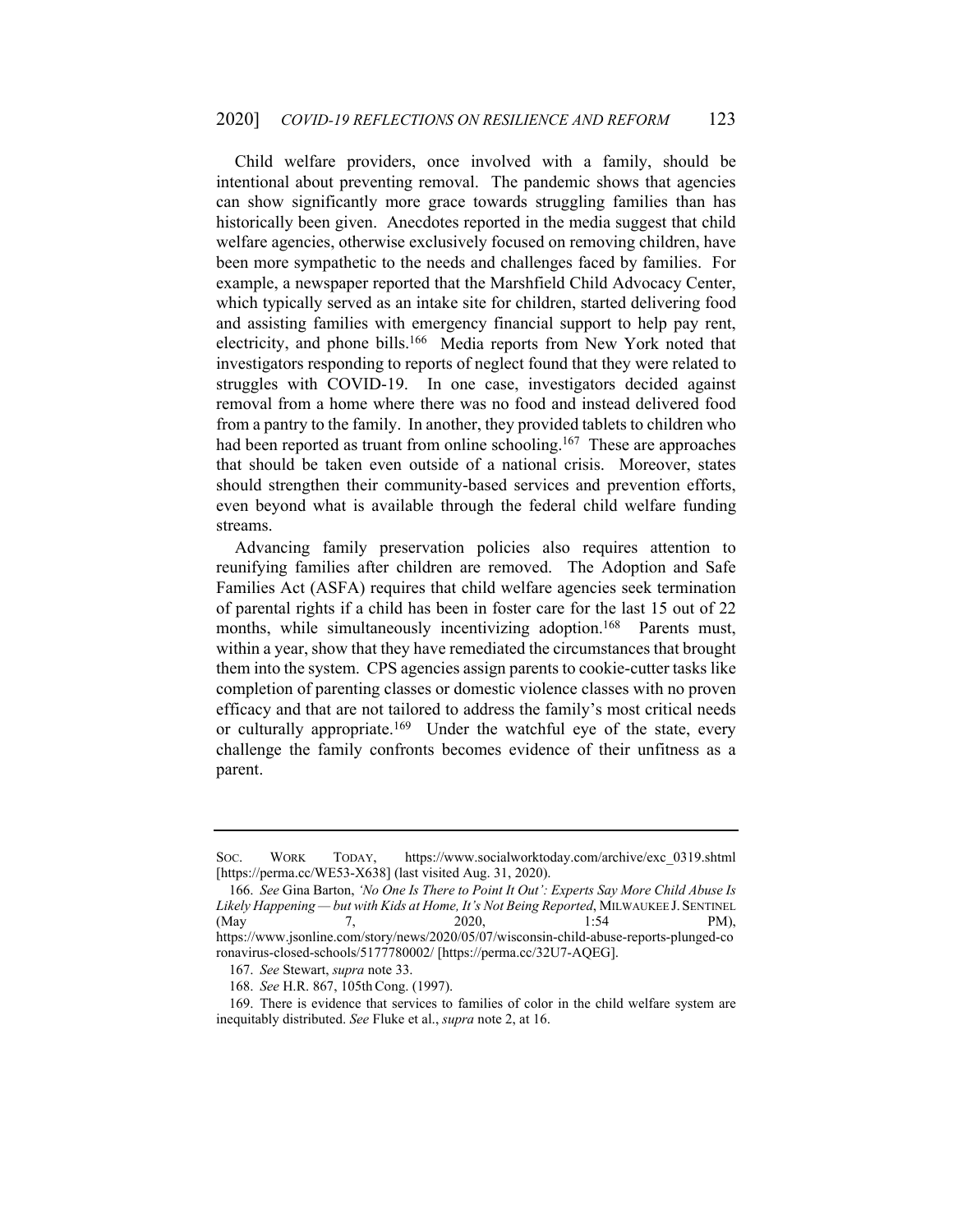ASFA's rigid deadlines have also contributed to racial disparity in the termination of parental rights. Black children are 2.4 times more likely than white children to have their parents' rights terminated, with even higher odds in some states and localities.170 Moreover, because Black children are less likely to be adopted, many are left in care as legal orphans.<sup>171</sup> The data from the pandemic show that the system can slow these timelines down without sacrificing safety or well-being measures. System reform includes eliminating ASFA's deadlines, emphasizing adoptions over family preservation, and providing families with meaningful, individualized help to reunify with their children safely.

# **C. Increase Funding to Meet the Needs of Economically Vulnerable Families**

Congress should also increase funding to existing child welfare streams that support prevention services<sup>172</sup> — for example, the Community-Based Child Abuse Prevention grants established by Title II of the Child Abuse Prevention and Treatment Act (CAPTA), which provide community-based grants to states specifically for abuse prevention services, and the MaryLee Allen Promoting Safe and Stable Families Program. Congress should also increase the federal Medicaid reimbursement assistance percentage (FMAP) rate for caregivers under the Family First prevention program. The FMAP is used to determine the federal share of costs for Title IV-E, as well as Medicaid and other federal programs. Family First provided that states would get reimbursed at 50% of the FMAP for prevention services until 2026, when states would be eligible for the full FMAP rate. This FMAP allocation should be increased to 100% immediately so that the state can access more federal funds to address potentially increased needs for prevention due to exacerbated stressors the pandemic created. It is also important that states deploy this federal funding in a way that targets communities that are most vulnerable to removals and addresses these additional stressors.

Congress has provided some short-term relief to the child welfare system as part of its COVID-19 stimulus packages, which are helpful but do not go

 <sup>170.</sup> *See* Christopher Wildeman, Frank R. Edwards & Sara Wakefield, *The Cumulative Prevalence of Termination of Parental Rights for U.S. Children, 2000–2016*, 25 CHILD MALTREATMENT 32, 33 (2020).

<sup>171.</sup> *See* Fluke et al., *supra* note 2, at 45; *see also* Cynthia Godsoe, *Permanency Puzzle*, 2013 MICH. ST. L. REV. 1113, 1115 n.8 (2013); LaShanda Taylor, *Resurrecting Parents of Legal Orphans: Un-Terminating Parental Rights*, 17 VA. J. POL'Y & L. 318, 348 (2010).

<sup>172.</sup> *See* Aubrey Edwards-Luce & Bruce Lesley, *How to Protect Children's Welfare in the Wake of COVID-19*, FIRST FOCUS CAMPAIGN FOR CHILD. (May 4, 2020), https://campaignforchildren.org/blog/how-to-protect-childrens-welfare-in-the-wake-of-covi d-19/ [https://perma.cc/95WN-RYQ6].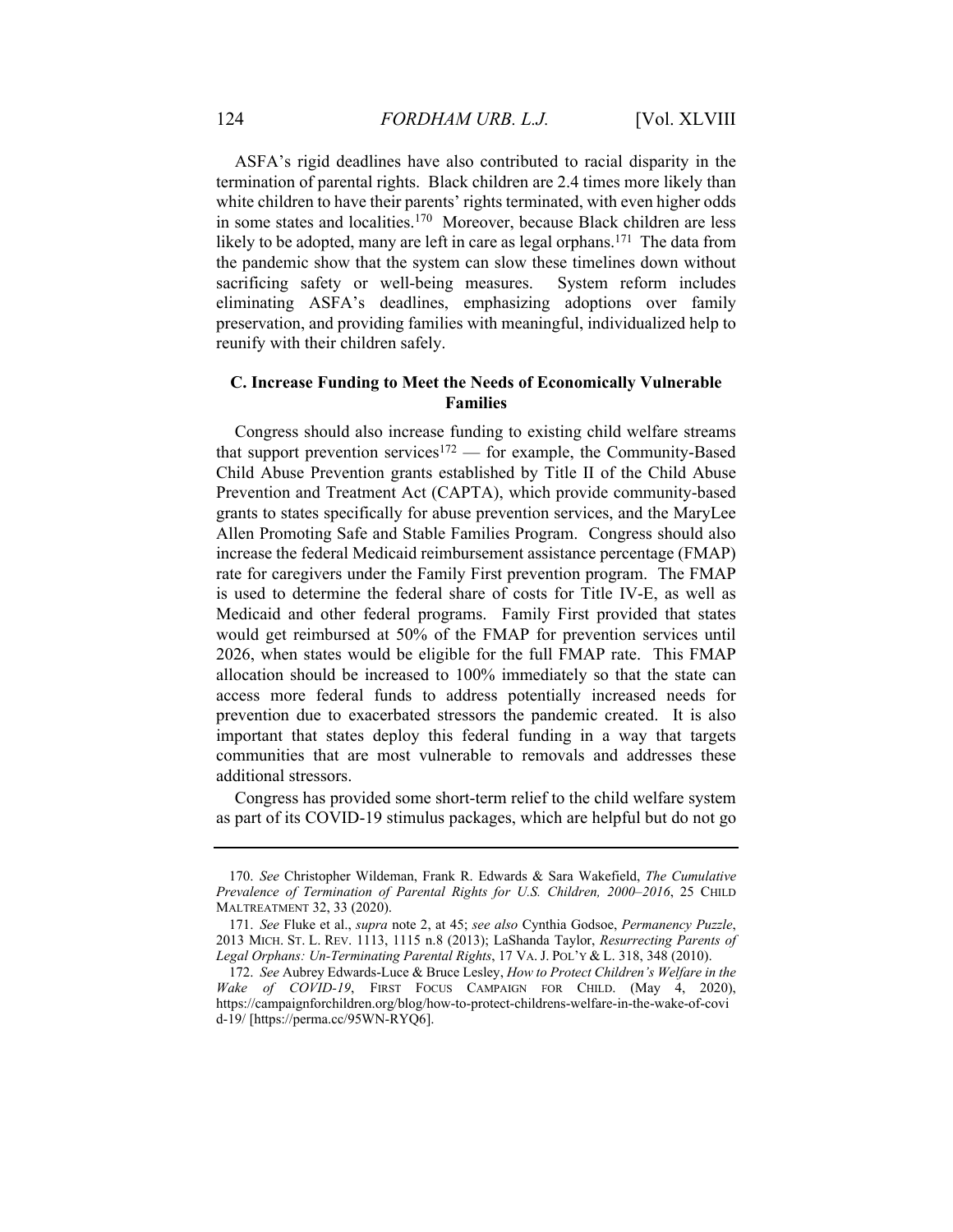far enough. The Families First Coronavirus Response Act, enacted on March 18, 2020, authorized an increase of 6.2% to FMAP, which the Congressional Budget Office estimated would lead to a \$1.1 billion increase in federal Title IV-E funding.173 Although FMAP's 6.2% bump is useful, states have argued that it is insufficient to cover the increased health and social service costs of the pandemic.174 It should be noted that increasing FMAP for Medicaid will indirectly impact child welfare by ensuring that states have sufficient funding to address the medical needs of parents and children who contract COVID-19 or lose employer-funded health coverage. For child welfare funding, the increased FMAP will apply only to foster care maintenance, adoption assistance, and guardianship assistance payments.<sup>175</sup> As discussed earlier, FMAP should also immediately be used for reimbursement of prevention services, rather than waiting until 2026.

The second major federal stimulus package, the CARES Act, provided several forms of direct relief for families, including expanded unemployment benefits, immediate income support for individuals, and increased funding for the Supplemental Nutrition Assistance Program (SNAP) and the Special Supplemental Nutrition Program for Women, Infants, and Children (WIC).176 These all provided much-needed relief to help soften the economic fallout of the pandemic. The CARES Act also allocated \$6.3 billion in funding for the Administration for Children and Families, which has distributed the funds primarily to programs that assist low-income families with their energy bills and childcare needs. Of the \$6.3 billion, about \$45 million is being appropriated to the Stephanie Tubbs Jones Child Welfare Services program (part of Title IV-B of the Social Security Act) to augment the regular payment states this year.<sup>177</sup> Although a relatively small share of child welfare services, Stephani Tubbs Jones funds can be used on prevention services. Although more could be allocated for each of these stimulus initiatives, they are important sources of federal assistance for children in foster care and low-income families. It is critical that states and

<sup>173.</sup> *See* Families First Coronavirus Response Act, Pub. L. No. 116-127 (2020). *See generally* EMILIE STOLTZFUS, CONG. RSCH. SERV., IN11297, FEDERAL MEDICAL ASSISTANCE PERCENTAGE (FMAP) INCREASE AVAILABLE FOR TITLE IV-E FOSTER CARE AND PERMANENCY PAYMENTS (2020), https://crsreports.congress.gov/product/pdf/IN/IN11297 [https://perma.cc/9YT3-3TAU].

 <sup>174.</sup> *See* Don Beyer, *States Desperately Need an Increased Federal Match for Medicaid*, JOINT ECON. ECON. COMM.,

https://www.jec.senate.gov/public/\_cache/files/ebe64b31-994d-460b-9ec0-da51f006aba2/joi nt-economic-committee-medicaid-fmap-final1.pdf [https://perma.cc/WCP6-TNAX] (last visited Aug. 3, 2020).

<sup>175.</sup> *See* STOLTZFUS, *supra* note 173.

<sup>176.</sup> *See* H.R. 748, 116th Cong. § 6002 (2020).

<sup>177.</sup> *See id.*